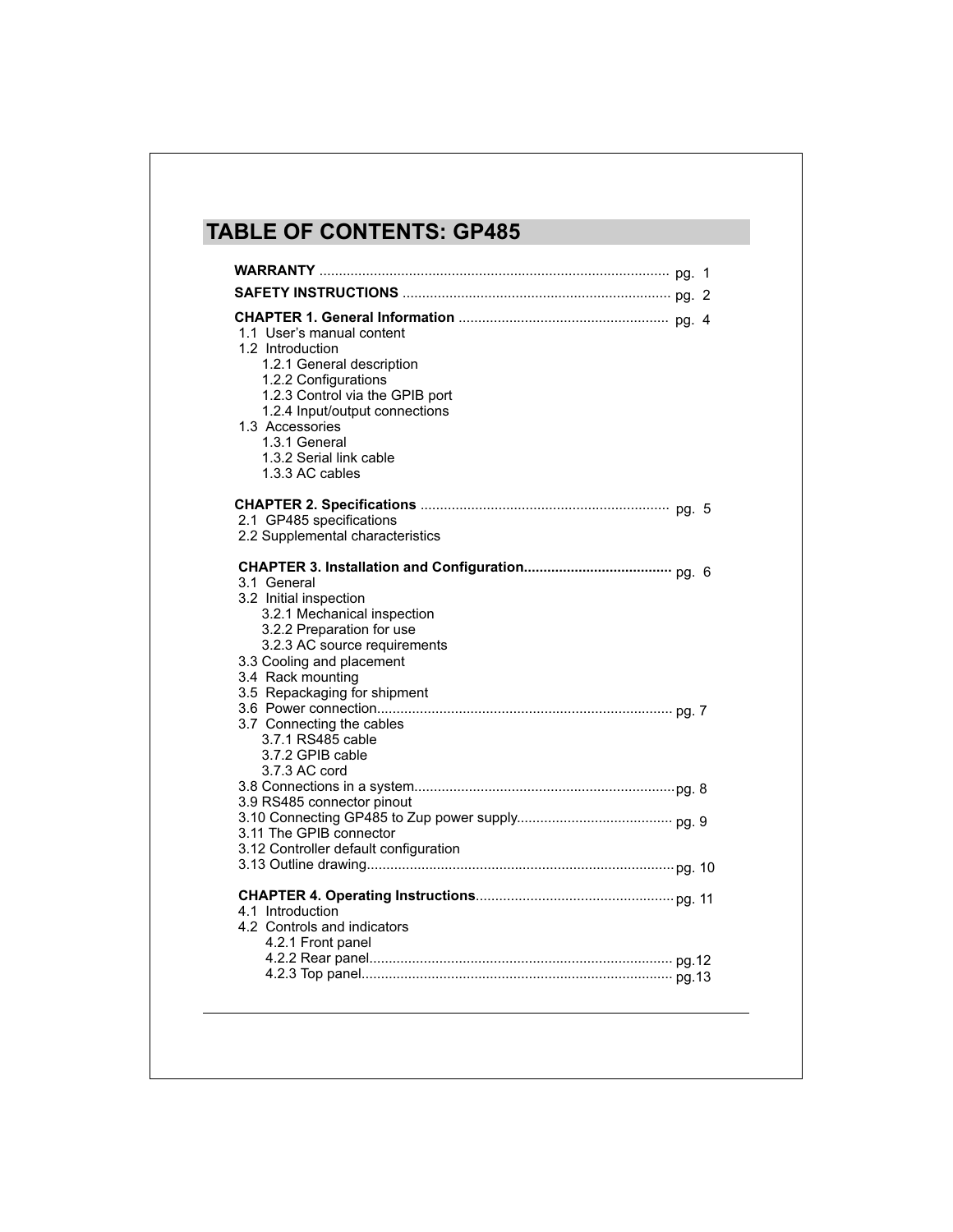# **TABLE OF CONTENTS: GP485**

| 4.3.1 General<br>4.3.2 Prior to operation                                     |
|-------------------------------------------------------------------------------|
| 4.3.3 Power on<br>4.4 Status information and error handling characteristic    |
| 4.5 Programming considerations                                                |
| 4.6.1 Programming message example<br>4.6.2 How messages are processed         |
| 4.7 Function arguments                                                        |
| 4.7.1 Abbreviations for arguments                                             |
| 4.8 Addressing the GP485 and serial port<br>4.8.1 Address of the GP485        |
|                                                                               |
| 4.8.3 Addressing the GP485 and serial device as listeners                     |
| 4.8.4 Addressing the GP485 and serial device as talkers                       |
| 4.9 GPIB read and write termination methods (END and EOS) pg.17               |
| 4.10 Serial port transmission<br>4.11 Operation of the GP485 as a GPIB device |
| 4.12 Serial poll responses                                                    |
|                                                                               |
| 4.13.1 Service Request at Power On                                            |
| 4.13.2 SRQ* conditions<br>4.13.3 SRQ* generation by the GP485                 |
| 4.13.4 SRQ* generation by Zup Power Supply                                    |
| 4.13.5 GP485 initialize for using SRQ*                                        |
|                                                                               |
| 4.14.1 Take control (TCT)                                                     |
| 4.14.2 Group execute trigger (GET)<br>4.14.3 Go to local (GTL)                |
| 4.14.4 Device clear                                                           |
|                                                                               |
|                                                                               |
| 5.1 Introduction<br>5.2 Function names                                        |
| 5.2.1 Default settings and related functions                                  |
| 5.2.2 List of functions by group                                              |
|                                                                               |
| 5.3 Command function syntax                                                   |
|                                                                               |
| 6.1 Introduction                                                              |
| 6.2 Units under warranty                                                      |
| 6.3 Periodic maintenance<br>6.4 Adjustment and calibration                    |
| 6.5 Part replacement and repairs                                              |
| 6.6 Fuse ratings                                                              |
|                                                                               |
|                                                                               |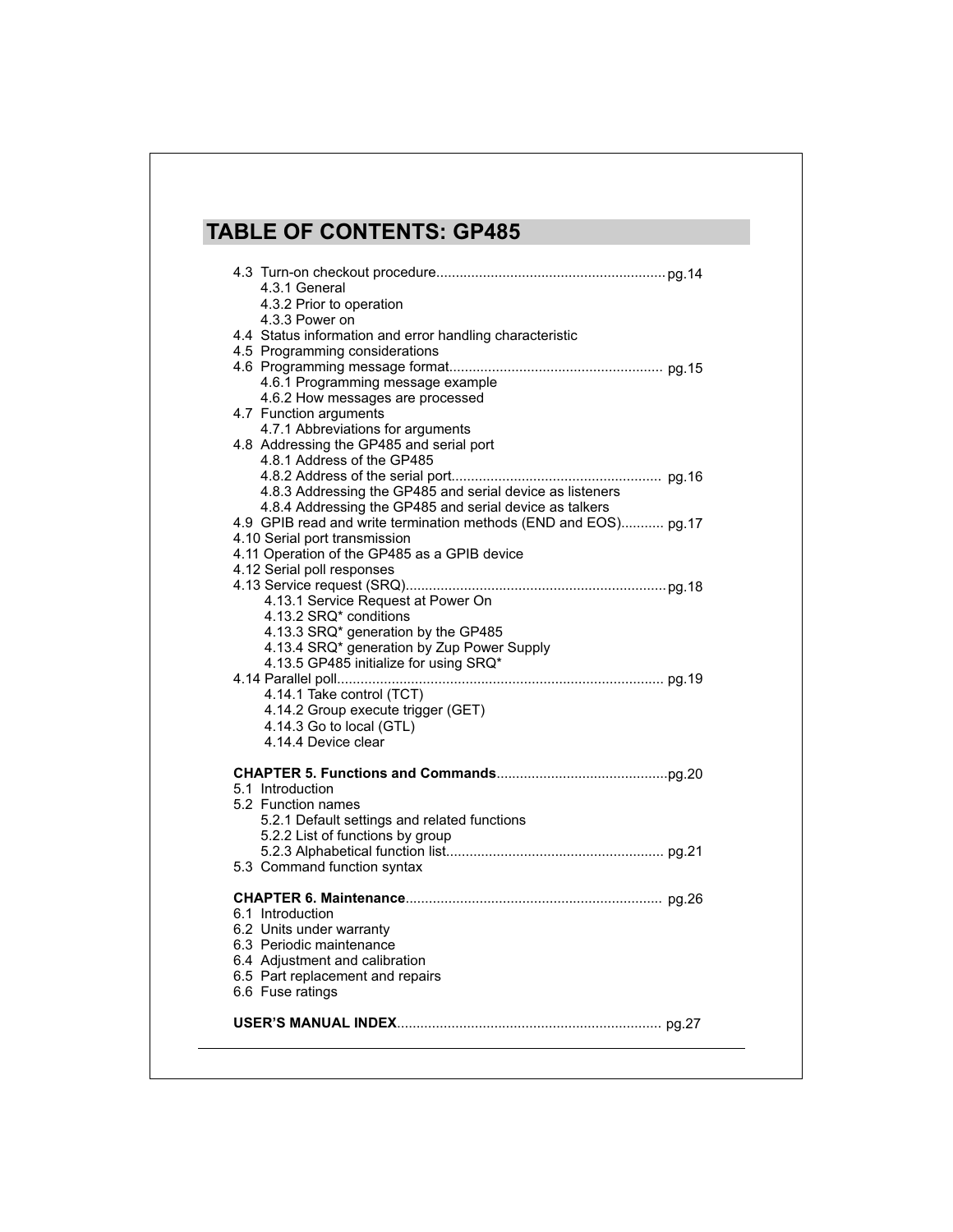## **WARRANTY**

This Nemic-Lambda product is warranted against defects in materials and workmanship for a period of three years from date of shipment. During the warranty period, Nemic-Lambda will, at it's option, either repair or replace products which prove to be defective.

## **LIMITATION OF WARRANTY**

The warranty shall not apply to defects resulting from improper or inadequate usage or maintenance by the buyer, buyer supplied products or interfacing. The warranty shall not apply to defects resulting from unauthorized modifications or from operation exceeding the environmental specifications of the product.

Nemic-Lambda does not warrant the buyers circuitry or malfunctions of Nemic-Lambda products resulting from the buyer's circuitry. Furthermore, Nemic-Lambda does not warrant any damage occurring as a result of the buyer's circuitry or the buyer's - supplied products. **No other warranty is expressed or implied.**

**WARRANTY SERVICE**

This product must be returned to an authorized Nemic-Lambda service facility for repairs or other warranty service. For products returned to Nemic-Lambda for warranty service, the buyer shall prepay shipping charges to Nemic-Lambda and Nemic-Lambda shall pay the shipping charges to return the product to the buyer.

## **DISCLAIMER**

The information contained in this document is subject to change without notice. Nemic-Lambda shall not be liable for errors contained in this document or for incidental or consequential damages in connection with the furnishing, performance or use of this material. No part of this document may be photocopied, reproduced or translated into another language without the prior written consent of Nemic-Lambda.

## **TRADEMARK INFORMATION**

Microsoft<sup>TM</sup> and Windows<sup>TM</sup> are trademarks of Microsoft Corporation.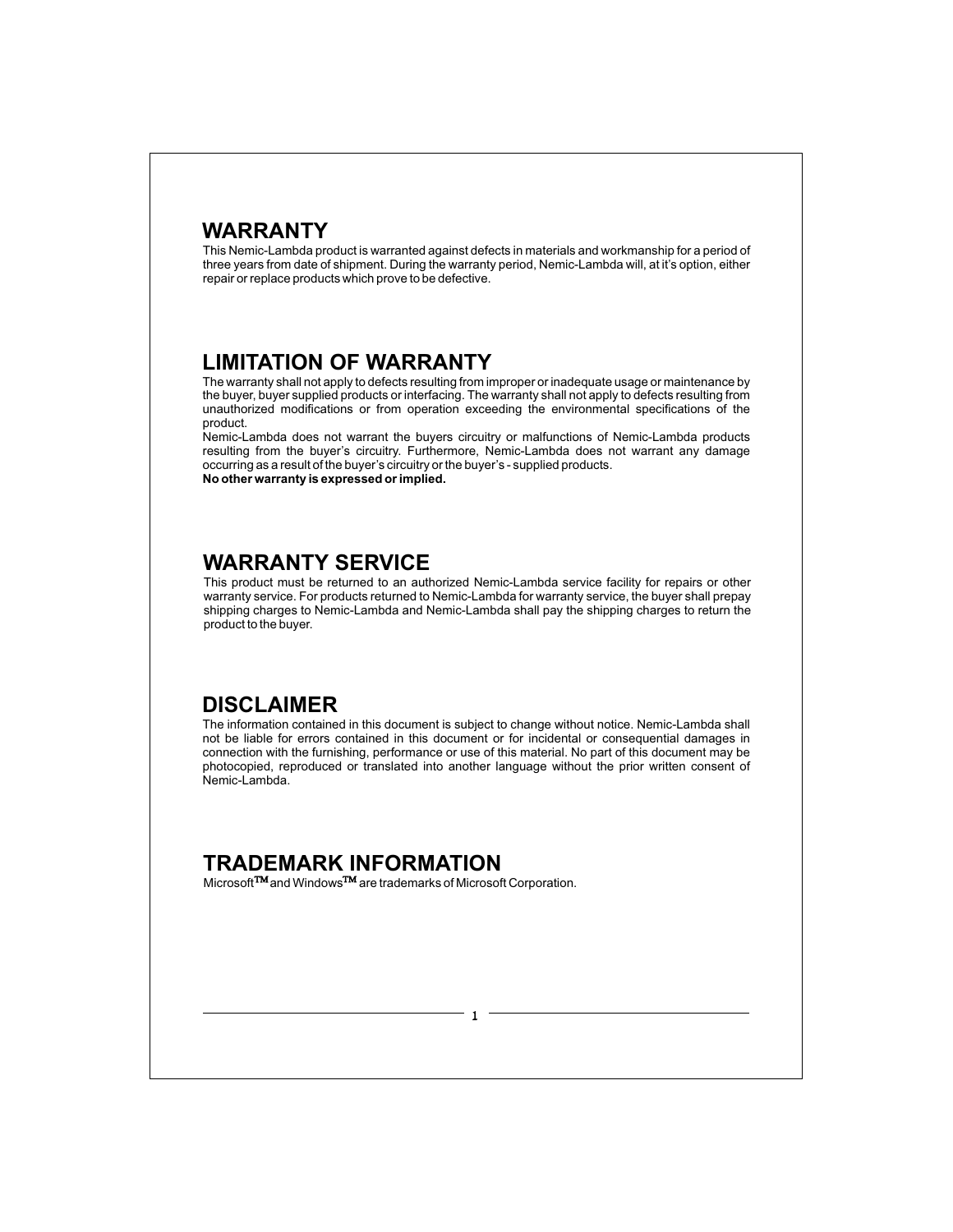## **SAFETY INSTRUCTIONS**

#### **CAUTION**

The following safety precaution must be observed during all phases of operation, service and repair of this equipment. Failure to comply with the safety precautions or warnings in this document violates safety standards of design, manufacture and intended use of this equipment and may impair the built-in protections within.

Nemic-Lambda shall not be liable for user's failure to comply with these requirements.

#### **INSTALLATION CATEGORY**

The GP485 Series has been evaluated to INSTALLATION CATEGORY II. Installation Category (over voltage category) II: local level, appliances, portable equipment etc.. With smaller transient over voltages than Installation Category (over voltage category) III.

#### **GROUNDING**

This product is a Safety Class 1 instrument. To minimize shock hazard, the instrument chassis must be connected to an electrical ground. The instrument must be connected to the AC power supply mains through a three conductor power cable, with the ground wire firmly connected to an electrical ground (safety ground) at the power outlet.

For instruments designed to be hard - wired to the supply mains, the protective earth terminal must be connected to the safety electrical ground before an other connection is made. Any interruption of the protective ground conductor, or disconnection of the protective earth terminal will cause a potential shock hazard that might cause personal injury.

#### **FUSES**

Fuse must be changed by authorized Nemic-Lambda service personnel only. For continued protection against risk of fire, replace only with the same type and rating of fuse. Refer to maintenance instructions in chapter 6 for fuse rating.

## **INPUT RATINGS**

Do not use AC supply which exceeds the input voltage and frequency rating of this instrument. The input voltage and frequency rating of the GP485 is; 100-240V~, 50/60Hz. For safety reasons, the mains supply voltage fluctuations should not exceed +/- 10% of nominal voltage.

#### **LIVE CIRCUITS**

Operating personnel must not remove the instrument cover. No internal adjustment or component replacement is allowed by non-Nemic-Lambda qualified service personnel. Never replace components with power cable connected. To avoid injuries, always disconnect power, discharge circuits and remove external voltage sources before touching components.

## **PART SUBSTITUTIONS AND MODIFICATIONS**

Part substitutions and modifications are allowed by authorized Nemic-Lambda service personnel only. For repairs or modifications, the instrument must be returned to a Nemic-Lambda service facility.

## **ENVIRONMENTAL CONDITIONS**

The GP485 series safety approval applies to the following operating conditions:<br>\* Indoor use the conditions: \* Ambient temperature: 0°  $^*$  Indoor use  $^*$  Ambient temperature: 0 $^{\circ}$ C to 50 $^{\circ}$ C

- 
- \* Maximum relative humidity: 90% (no dew drop) \* Altitude: up to 3,000 m \* Pollution degree 2
- -
-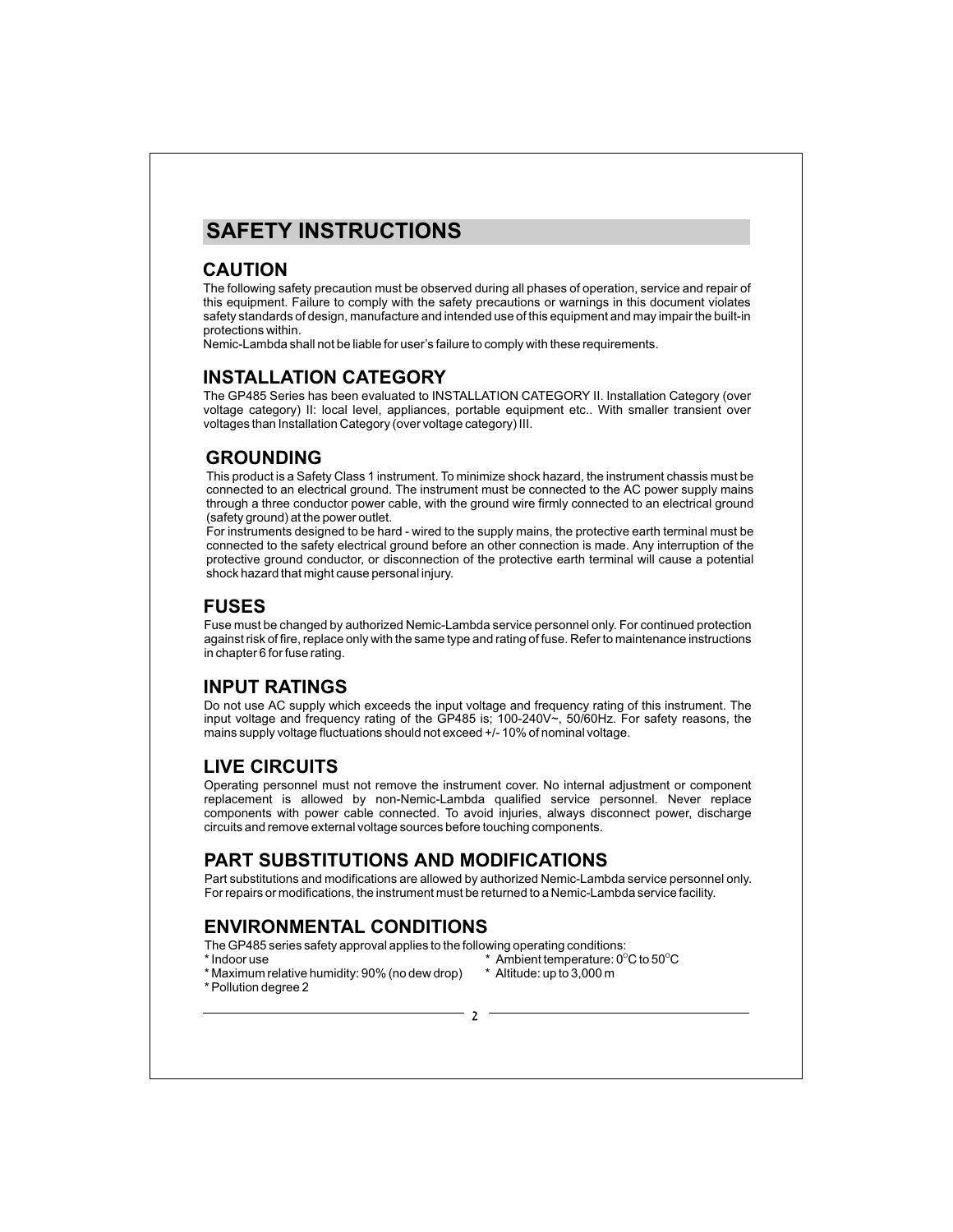

### **SAFETY SYMBOLS**



Instruction manual symbol. The instrument will be marked with this symbol when it is necessary for the user to refer to the instruction manual.



Indicates hazardous voltage.



Indicates ground terminal.

WARNING

The WARNING sign denotes a hazard. An attention to a procedure is called. Not following procedure correctly could result in personal injury. A WARNING sign should not be skipped and all indicated conditions must be fully understood and met.



The CAUTION sign denotes a hazard. An attention to a procedure is called. Not following procedure correctly could result in damage to the equipment. Do not proceed beyond a CAUTION sign until all indicated conditions are fully understood and met.

#### **FCC COMPLIANCE NOTICE:**

Note: This equipment has been tested and found to comply with the limits for a Class A digital device, pursuant to part 15 of the FCC Rules. These limits are designed to provide reasonable protection against harmful interference when the equipment is operated in a commercial environment. This equipment generates uses, and can radiate radio frequency energy and, if not installed and used in accordance with the instruction manual, may cause harmful interference to radio communications. Operation of this equipment in a residential area is likely to cause harmful interference in which case the user will be required to correct the interference at his own expense.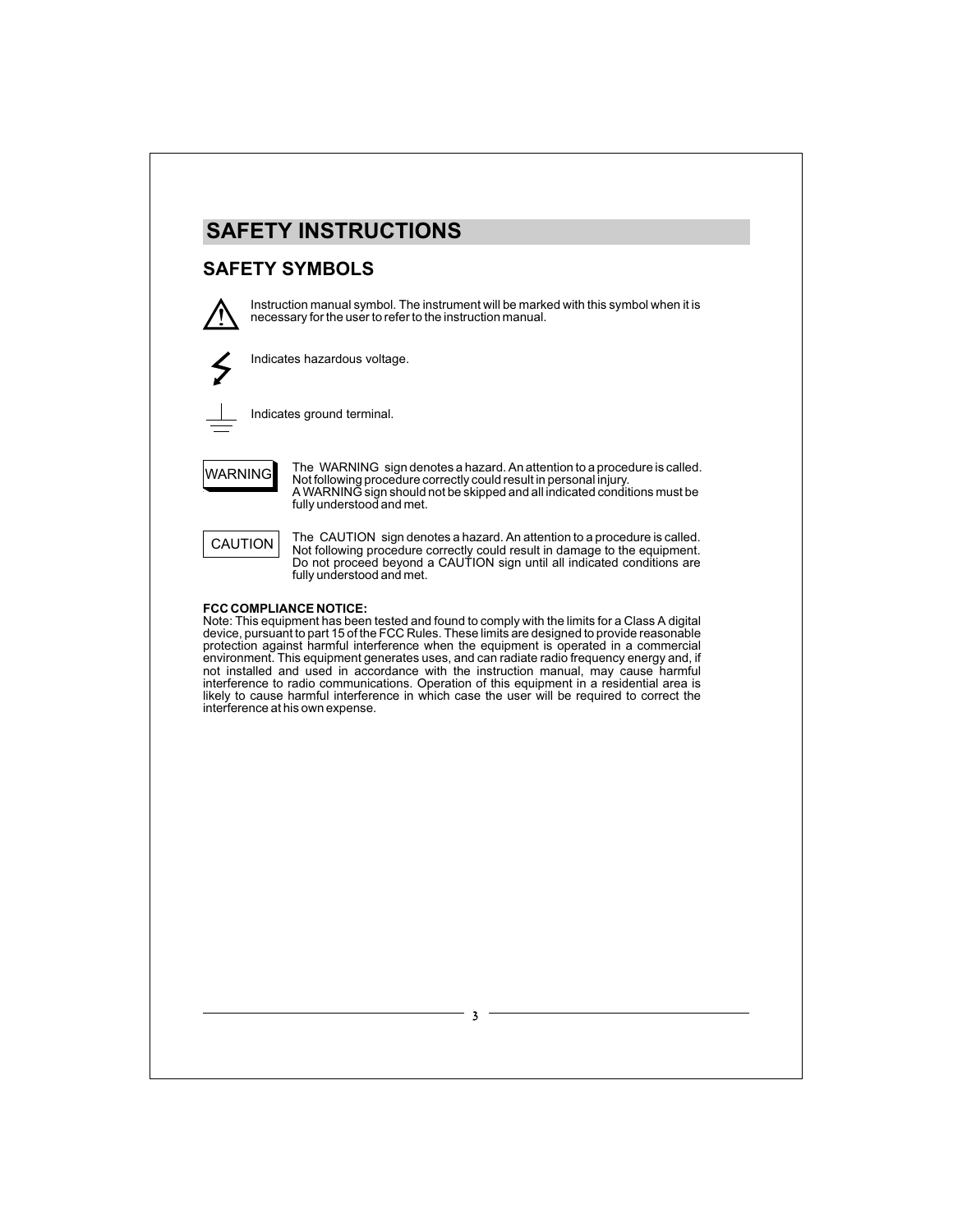## **CHAPTER 1 GENERAL INFORMATION**

#### **1.1 USER'S MANUAL CONTENT**

This user's manual contains the operating instructions, installation instructions and specifications of the GP485. For information related to operation with the Zup Series, refer to Nemic-Lambda's Zup User's Manual.

## **1.2 INTRODUCTION**

#### **1.2.1 General description**

The GP485 is a high performance GPIB-to-RS485 interface. It enables a computer with a GPIB port to communicate with up to 31 Zup power supplies via a single GP485 unit. The GP485 has all the software and logic required to implement the physical and electrical specifications of the IEEE488 and RS485 standards.

### **1.2.2 Configurations**

The GP485 can be configured into a GPIB system of up to 14 controllers. Each controller can control up to 31 Zup units in dual GPIB addresses. One address to configure itself and one to communicate with the Zup units.

#### **1.2.3 Control via the GPIB port**

The following parameters can be programmed via the GPIB communication port:

1. GP485 configuration

2. Zup parameters ( refer to Zup User's Manual Par. 1.2.3 )

#### **1.2.4 Input/Output connections**

Connections of AC source, GPIB port and RS485 port are made to rear panel connectors. AC input: GPIB port: Standard 24 pin shielded champ female connector RS485 port: EIA-568A, shielded connector

## **1.3 ACCESSORIES**

#### **1.3.1 General**

Accessories are delivered with the GP485 upon ordering. Below are listed possible accessories and ordering numbers:

| ORDER#       | DESCRIPTION              |
|--------------|--------------------------|
| <b>NL100</b> | 19" rack, 3U height      |
| <b>NL101</b> | Blank panel for 19" rack |
| <b>NL103</b> | Additional User's Manual |

#### **1.3.2 Serial link cable**

Serial link cable for linking the GP485 to the Zup units via RS485 communication is provided with each GP485. Cable description: 0.5m typ. length, shielded, EIA-568A type plugs, 8 contacts.

#### **1.3.3 AC Cables**

| PART No.     | MARKFT         | <b>DESCRIPTION</b>                                                                                                                                    |
|--------------|----------------|-------------------------------------------------------------------------------------------------------------------------------------------------------|
| NC301        | USA            | 15A, 125V, unshielded, 2m typ. length, with IEC320 connector on one side                                                                              |
|              |                | and NEMA-5-15P connector on the other side.                                                                                                           |
| <b>NC302</b> | <b>EUROPE</b>  | 10A, 250V, unshielded, 2m typ. length, with IEC320 connector on one side                                                                              |
|              |                | and INT'L standard VII, dual earthing on the other side.                                                                                              |
| <b>NC303</b> | <b>GENERAL</b> | 10A, 250V, unshielded, 2m typ. length, with IEC320 connector on one side<br>and unterminated striped wires on the other side. Use the cable only with |
|              |                | plug approved by the national safety standards of the country of usage.                                                                               |

 $\mathbf 4$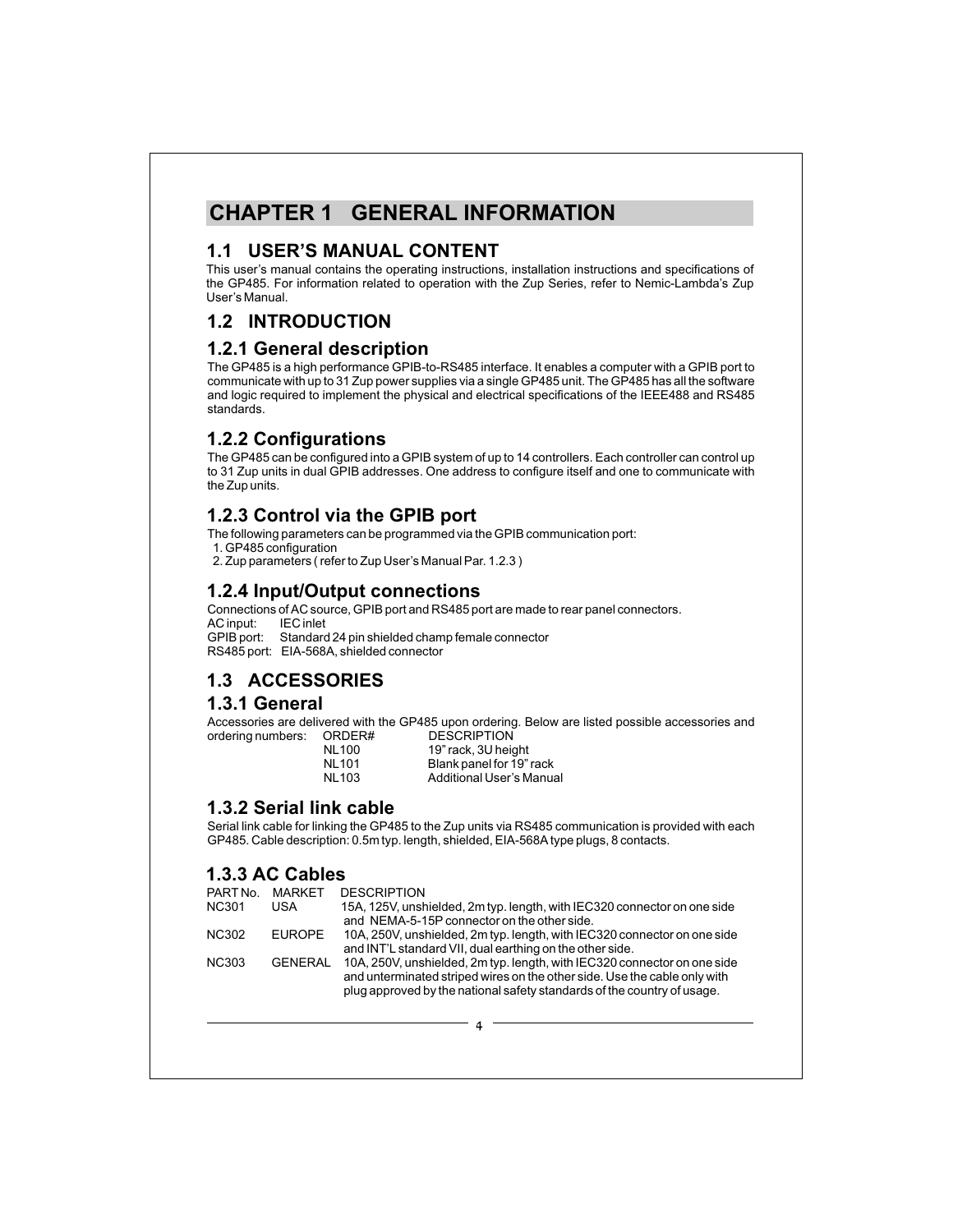# **CHAPTER 2 SPECIFICATIONS**

## **2.1 GP485 SPECIFICATIONS**

| 1               | Input Voltage / freq.<br>$(*1)$  | $\blacksquare$           | 85~265Vac continuous, 47~63Hz                               |  |  |
|-----------------|----------------------------------|--------------------------|-------------------------------------------------------------|--|--|
| $\overline{2}$  | Input Current 100/200Vac         | $\overline{a}$           | Less than 0.14A at 100V, 0.07A at 200V                      |  |  |
| 3               | Inrush Current 100/200Vac (*2)   | A                        | 15/30                                                       |  |  |
|                 |                                  |                          |                                                             |  |  |
| 4               | IEEE488 capability               | ۰                        | SH1, AH1, T6, TE0, L4, LE0, SR1, RL0, PP1,                  |  |  |
|                 |                                  |                          | DC1, DT0, C0, E1, E2                                        |  |  |
| 5               | Baud rate                        |                          | bps Default: 9600                                           |  |  |
|                 |                                  |                          | Optional: 300, 600, 1200, 2400, 4800                        |  |  |
| 6               | Indications                      |                          | LED's: Power / Ready, Talk, Listen, SRQ                     |  |  |
| 7               | Operating temp.                  | $^{\circ}$ cl            | $0 - 50$                                                    |  |  |
| 8               | Storage temp.                    | $^{\circ}$ C             | $-20 - 70$                                                  |  |  |
| 9               | Operating humidity               | $\overline{\phantom{a}}$ | 30~90% RH, no dew drop                                      |  |  |
| 10 <sup>1</sup> | Storage humidity                 | $\overline{a}$           | 10~90% RH, no dew drop                                      |  |  |
| 11 <sup>1</sup> | Conducted emission               | -                        | EN55022B, VCCI-2, FCC part 15 (class B)                     |  |  |
|                 | 12 Radiated emmision             | $\overline{\phantom{0}}$ | EN55022B, VCCI-2, FCC part 15 (class B)                     |  |  |
|                 | 13 Weight                        | Kg                       | 1.95                                                        |  |  |
|                 | 14 Size (W*H*D)                  |                          | mm 70x124x350                                               |  |  |
|                 | 15 Applicable safety standards   | $\overline{\phantom{0}}$ | UL3111-1, EN61010-1                                         |  |  |
|                 | 16 Applicable EMC standards      | $\overline{\phantom{0}}$ | EN61326-1, IEC61326-1                                       |  |  |
|                 | 17 Withstand voltage             | $\overline{\phantom{0}}$ | Input-Output: 3KVac, Input-Chassis: 1.5KVac                 |  |  |
|                 |                                  |                          | Output-Chassis: 500Vac                                      |  |  |
| 18              | Leakage current                  | lmAl                     | Less than 0.4                                               |  |  |
| 19              | Vibration (with mounting screws) | G                        | 1~55Hz, Amp. (sweep 1 min) less than 2G, X, Y, Z 1hour each |  |  |
| 20 <sup>1</sup> | Shock                            | G                        | Less than 20                                                |  |  |

Notes: 1: For cases where conformance to various safety specs (UL, IEC etc.) are required, to be **\***

described as 100-240VAC, 50/60Hz on name plate.  $*$  2: At cold start. Ta = 25 $^{\circ}$ C.

## **2.2 SUPPLEMENTAL CHARACTERISTICS**

The supplemental characteristics give typical but non-warranted performance characteristics. The supplemental characteristics are useful in accessing applications for the GPIB controller. Types of supplemental characteristics are listed below.

|                  | 1. RELIABILITY DATA: Reliability performance of the controller.     |
|------------------|---------------------------------------------------------------------|
| 2. IEC1000 DATA: | Performance of the controller under IEC 1000 test conditions.       |
| 3. EMI DATA:     | Typical EMI (Conducted and Radiated) performance of the controller. |

The supplemetal characteristics data are held in each Nemic-Lambda sales and service facility. For further details, please contact the Nemic-Lambda representative nearest you.

 $\overline{5}$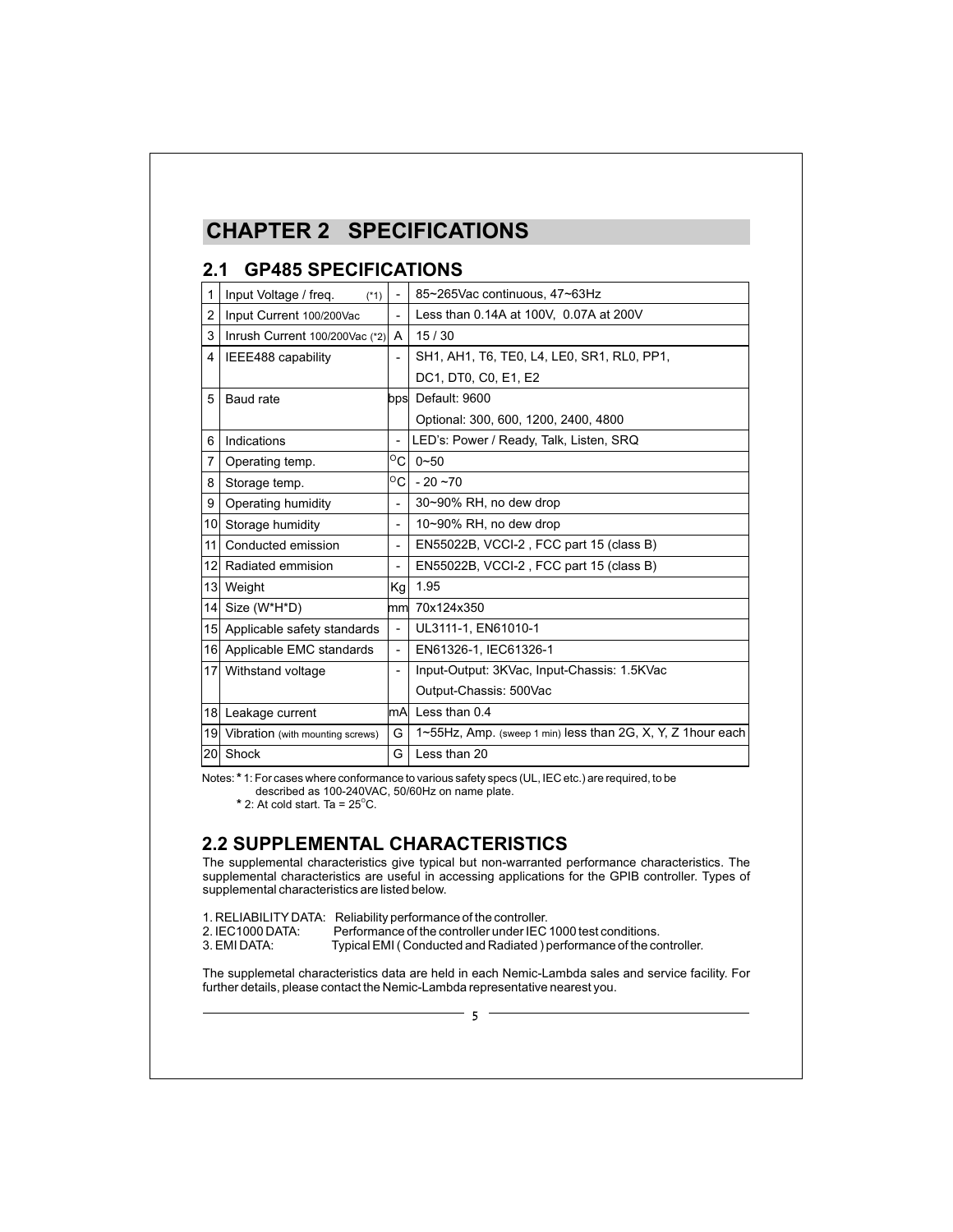## **CHAPTER 3 INSTALLATION AND CONFIGURATION**

## **3.1 GENERAL**

This chapter contains instructions for initial inspection, preparation for use and repackaging for shipment.

Connection to PC and Zup power supplies is described in Par. 3.7 ~ 3.11.

### **NOTE**

GP485 generates a magnetic field which might affect the operation of other instruments. If your equipment is susceptible to magnetic fields, do not position adjacent to the GP485.

### **3.2 INITIAL INSPECTION**

Prior to shipment the GP485 was inspected and found free of mechanical or electrical defects. Upon unpacking of the GP485, inspect for any damage which may have occurred in transit. Keep all packing materials until inspection has been completed. If any damage is detected, file a claim with the carrier immediately and notify the Nemic-Lambda sales or service facility nearest you.

#### **3.2.1 Mechanical inspection**

The mechanical inspection should confirm that there is no exterior damage to the GP485 such as broken connectors and front panel are not scratched or cracked.

### **3.2.2 Preparation for use**

In order to be operational, the GP485 must be connected to an appropriate AC source. The line voltage must be within the GP485 specification. DO NOT apply power before reading paragraph 3.2.3

## **3.2.3 AC Source requirements**

The GP485 can be operated from a nominal 100V to 240V, single phase, 47 ~ 63Hz. The input voltage range and current required is specified in chapter 2. Make sure that the AC voltage does not fall below "low limit" specifications.

## **3.3 COOLING AND PLACEMENT**

The GP485 should be used in an area where the ambient temperature does not exceed +50 $^{\circ}$ C. Do not install the GP485 adjacent to a hot surface or heat generating equipment.

## **3.4 RACK MOUNTING**

GP485 can be mounted in a standard 19" rack (3U height) and occupy 1/6 rack length. The GP485 should be fixed by M4 screws replacing the rubber feet on the bottom of the GP485. Screws must not protrude more than 6mm into the unit. Refer to the outline drawing in this chapter for mounting details.

## **3.5 REPACKAGING FOR SHIPMENT**

To ensure safe transportation of the instrument, it is recommended to use the original package. The original packaging material is reusable. If the original package is not available, contact the Nemic-Lambda Sales or service facility near you for details on obtaining suitable packaging and shipping information. Please attach a tag to the GP485 unit describing the problem and specifying the owner, model number and serial number of the unit.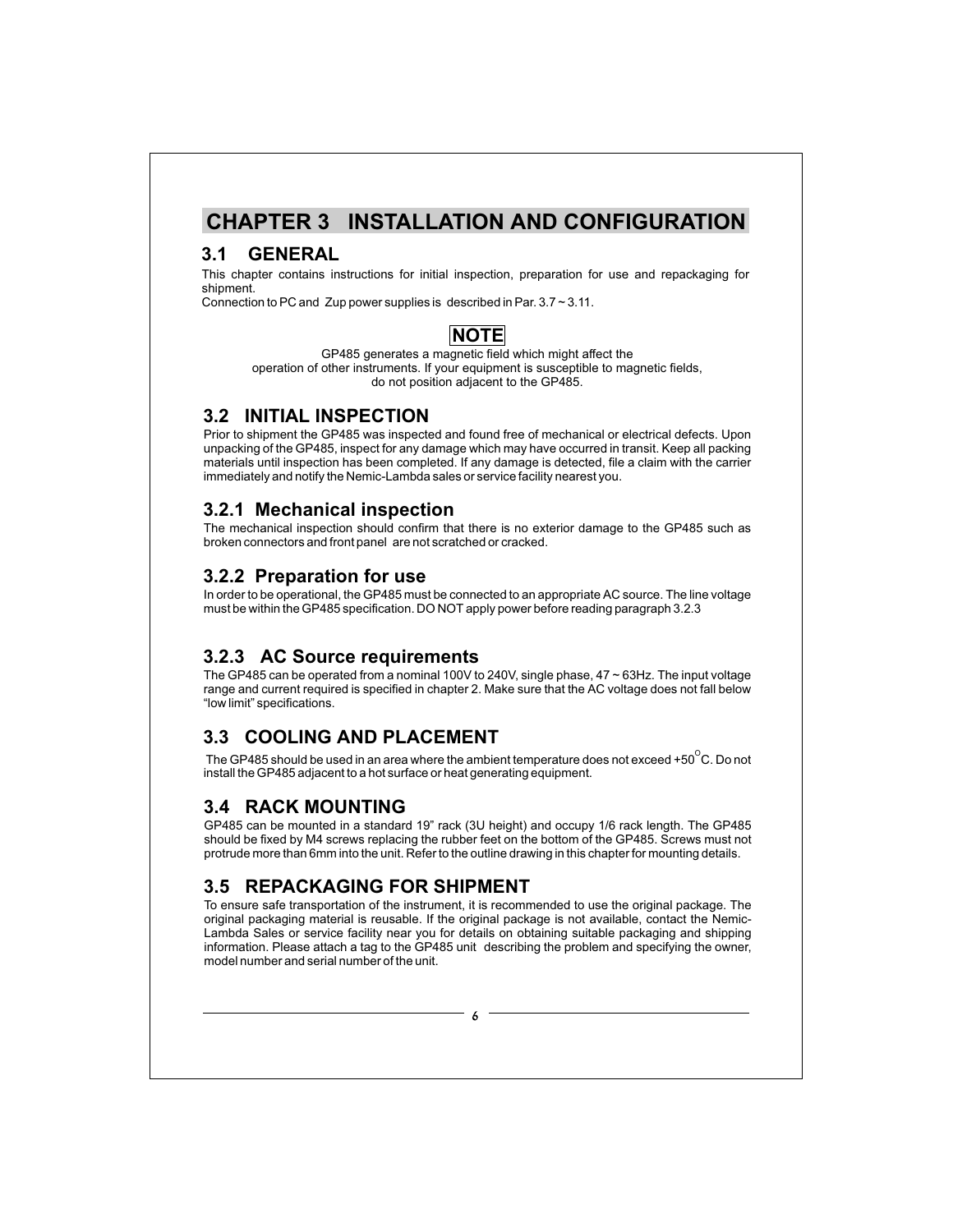## **3.6 POWER CONNECTION**

### **CAUTION**

Connection of the GP485 to an AC source should be made by an electrician or other qualified personnel.

The GP485 is equipped with a three conductor power cable. The third conductor is the ground conductor. When the cable is plugged-in to an appropriate receptacle, the GP485 is grounded. Under no circumstances should the GP485 be operated without an adequate ground connection. If a two contact receptacle is encountered, it must be replaced by a three contact receptacle, properly grounded. This operation should be done by a qualified electrician. It is recommended to keep the AC input wires separate from the communication cables to avoid interference.

### **WARNING**

Some components inside the GP485 are at AC voltage even when the On/Off switch is in the "Off" position. To avoid the hazard of electric shock, disconnect line cord and wait 2 minutes before removing cover.

## **3.7 CONNECTING THE CABLES**

## **WARNING**

Turn off the AC input power before making or changing any rear panel connection. Make sure that all connections are securely tightened before applying power.

#### **3.7.1 RS485 cable**

Connect one end of the serial communication cable to the RS485 OUT connector located on the GP485 rear panel. Connect the other end of the cable to the Zup power supply RS485/232 IN connector. Be sure to use only shielded cable, and follow the RS485 cabling restrictions.

#### **3.7.2 GPIB cable**

Connect one end of the GPIB cable to the GPIB connector located on the GP485 rear panel and tighten the thumb screws on the connector. Connect the other end to the GPIB connector on the GPIB controller. Be sure to use only shielded cable, and follow all IEEE488 cabling restrictions.

#### **3.7.3 AC cord**

Connect the AC cord to the GP485 ac input connector located on the rear panel, then connect the plug to an ac outlet of the correct voltage as specified in the specifications in chapter 2.

 $\overline{7}$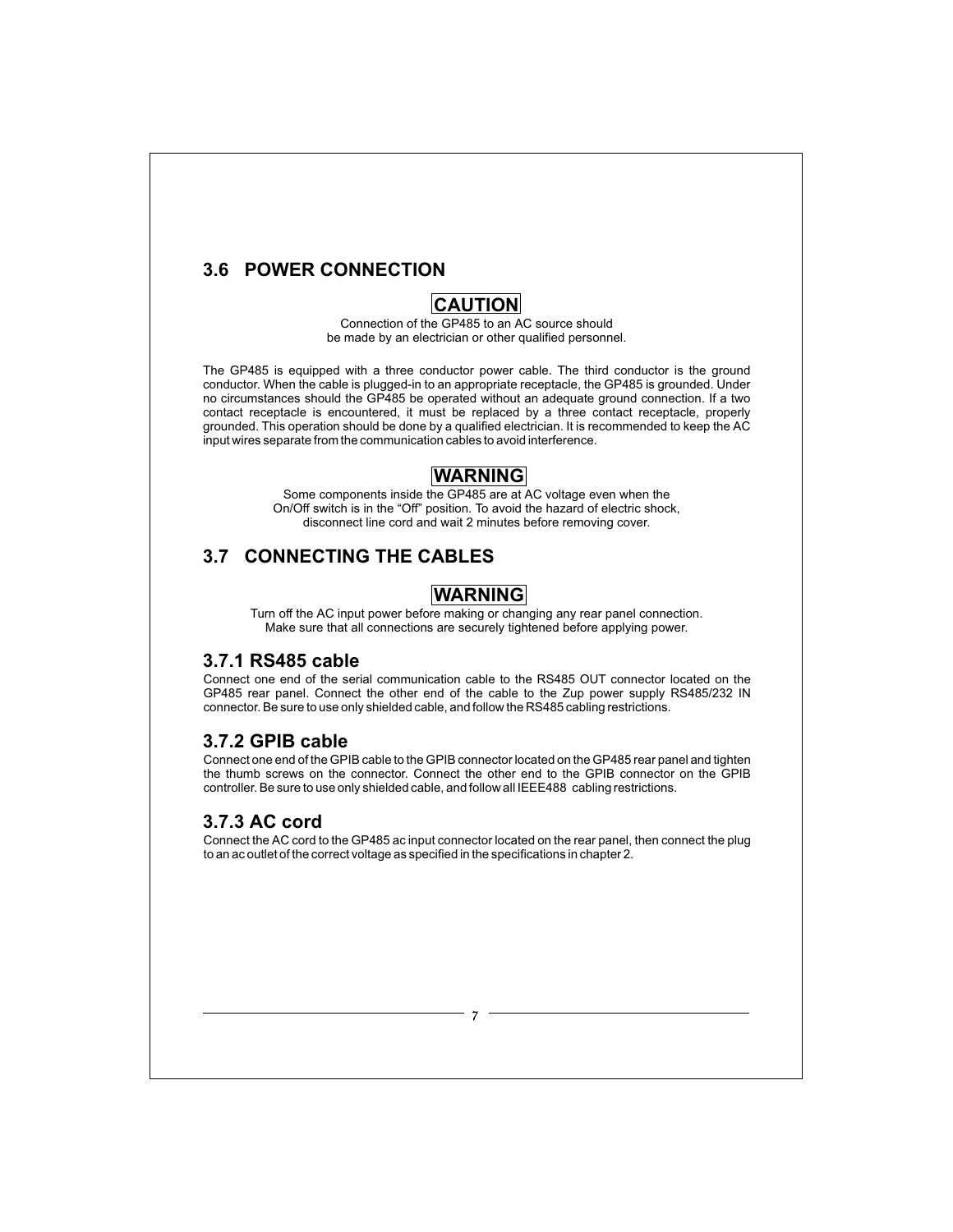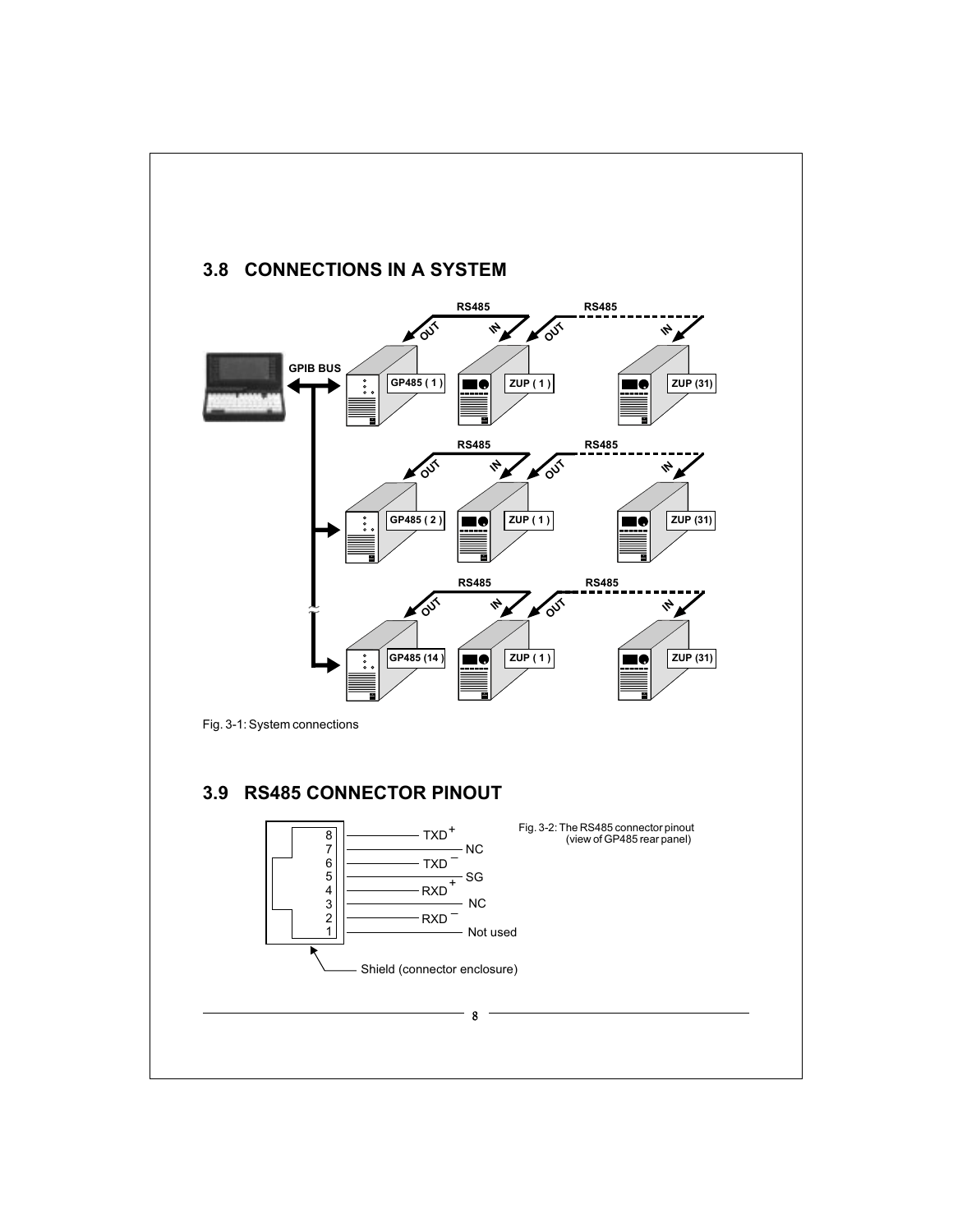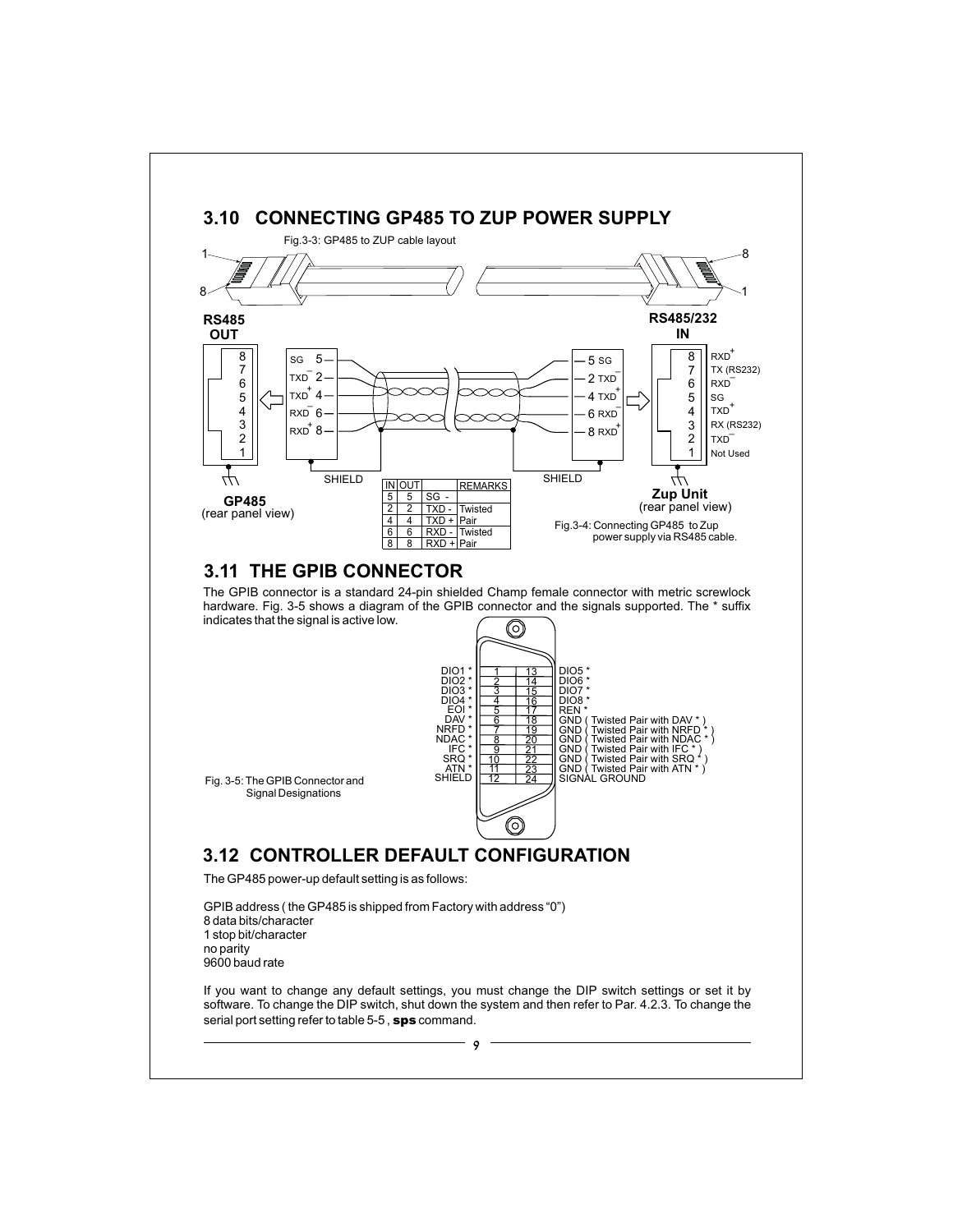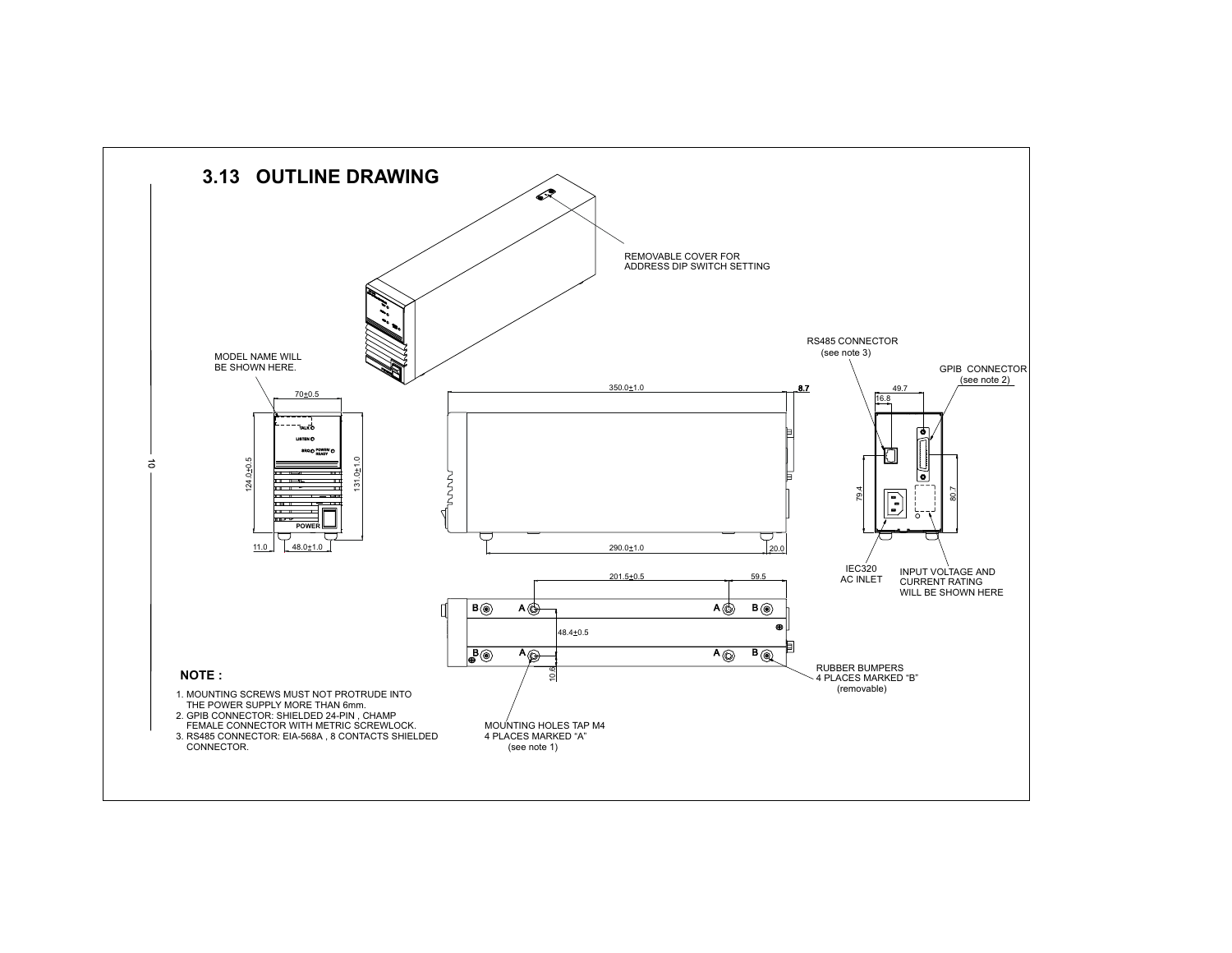# **CHAPTER 4 OPERATING INSTRUCTIONS**

#### **4.1 INTRODUCTION**

This chapter describes the operating modes, controls and indicators of the GP485 controller. It also describes how to program the GP485 controller, status and error handling information, programming considerations, programming messages, function arguments, addressing, GPIB read and write termination methods, serial port transmissions and mode functions.

### **4.2 CONTROLS AND INDICATORS**

### **4.2.1 Front panel**



Fig. 4-1: Front panel controls and indicators

#### Table 4-1: Front panel controls and indicators

| # | Control/Indicator | Indication                                                                                                                               |
|---|-------------------|------------------------------------------------------------------------------------------------------------------------------------------|
|   | Power/Ready       | Indicates that the power is "ON" and the self-test has<br>passed successfully.<br>The unit is ready to operate once the LED illuminates. |
| 2 | Talk              | Indicates that the GP485 is addressed as a GPIB Talker.                                                                                  |
| 3 | I isten           | Indicates that the GP485 is addressed as a GPIB Listener.                                                                                |
| 4 | <b>SRO</b>        | Indicates that the GP485 signal line SRQ is asserted.                                                                                    |
| 5 | AC ON/OFF         | Turns AC power On and Off.                                                                                                               |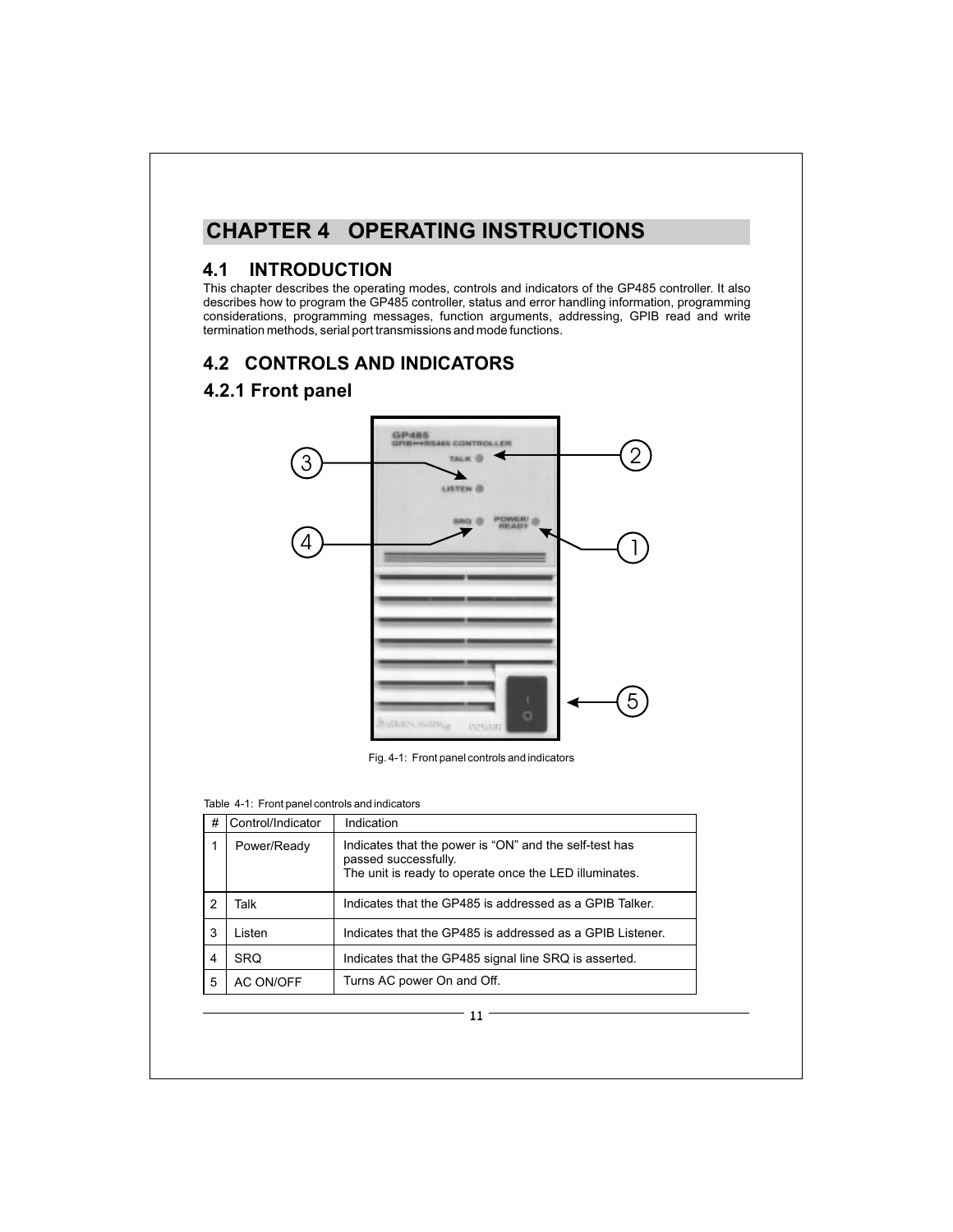## **4.2.2 Rear Panel**



Fig. 4-2: Rear Panel Connections

#### Table 4-2: Rear Panel Connections

| # | Connector        | Description                                                                                                                | Par.      |
|---|------------------|----------------------------------------------------------------------------------------------------------------------------|-----------|
|   | <b>RS485 OUT</b> | EIA-568A shielded type connector, used for RS485<br>communication with Zup power supplies.                                 | 3.9.3.10  |
| 2 | GPIB             | Shielded 24-pin Champ female connector, with metric<br>screwlock. Used for GPIB communication with the GPIB<br>controller. | 3.8, 3.11 |
| 3 | <b>AC</b> Input  | IEC type appliance inlet.                                                                                                  | 3.2.3     |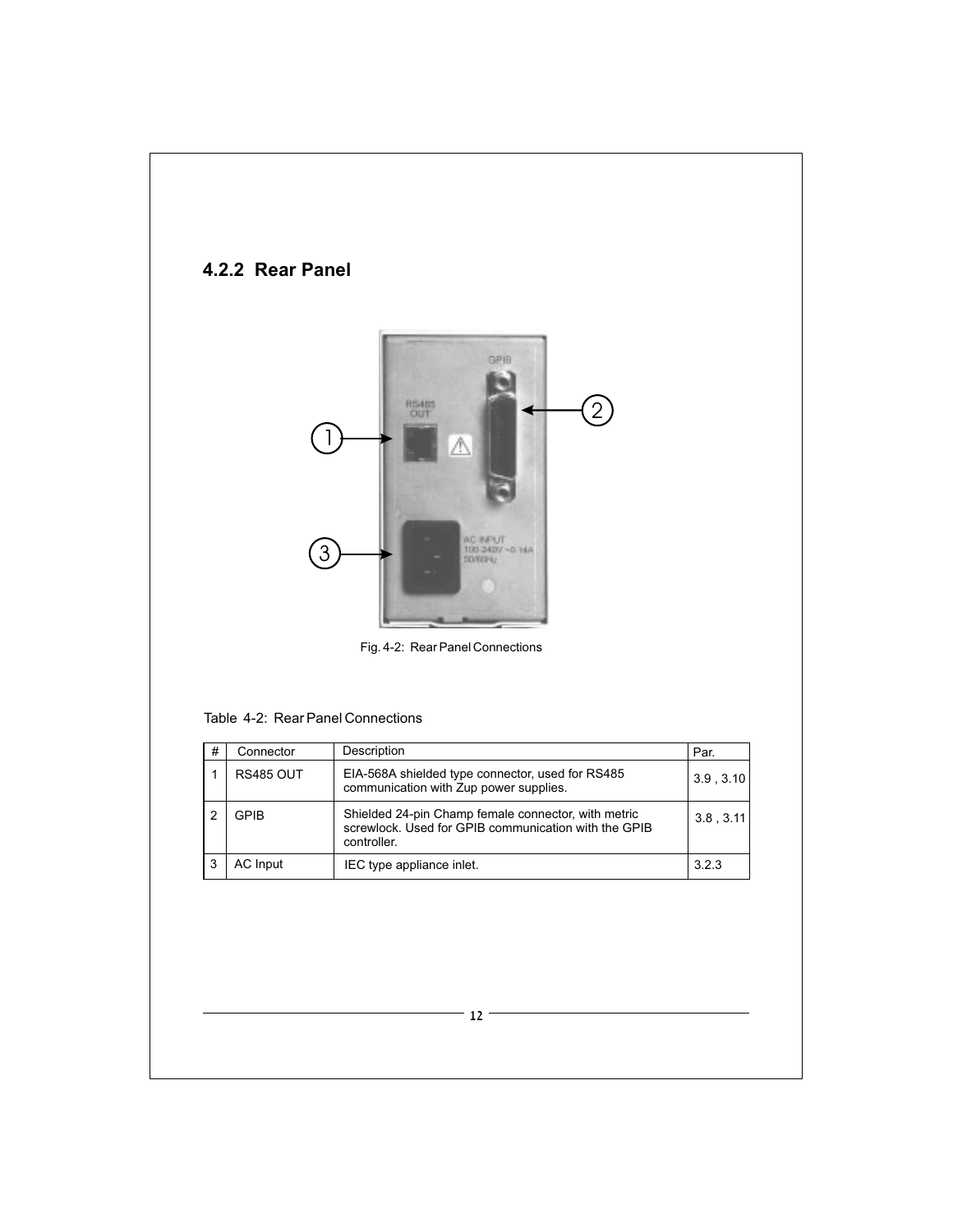#### **4.2.3 Top panel**

Switches 8 through 4 set the GPIB address of the GP485. The serial device address is the GP485 GPIB address plus 1, refer also to par. 4.8. Before setting the address switches, find two consecutive addresses that are not used by any other GPIB devices in the system. In Figure 4-2, switches 8 to 4 are ON, OFF, ON, OFF and OFF respectively, indicating that the GP485 is at GPIB address 5 and the serial device is at GPIB address 6.



Figure 4-2: sample of address setting

Table 4-3 shows the switch settings for the GP485 address and the corresponding serial device address.

| 8                      | 7               | <b>Switches</b><br>6      | 5                      | 4          | GP485<br><b>Address</b> | <b>Serial Port</b><br><b>Address</b> |
|------------------------|-----------------|---------------------------|------------------------|------------|-------------------------|--------------------------------------|
| OFF                    | <b>OFF</b>      | OFF                       | OFF                    | OFF        | $\overline{0}$          | 1                                    |
| ON                     | OFF             | <b>OFF</b>                | OFF                    | <b>OFF</b> | 1                       | $\overline{2}$                       |
| OFF                    | $\overline{ON}$ | OFF                       | <b>OFF</b>             | OFF        |                         | $\overline{3}$                       |
| ON                     | $\overline{ON}$ | $\overline{\mathsf{OFF}}$ | <b>OFF</b>             | OFF        | $\frac{2}{3}$           | $\overline{4}$                       |
| OFF                    | <b>OFF</b>      | ON                        | <b>OFF</b>             | <b>OFF</b> | 4                       | $\overline{5}$                       |
| $\overline{\text{ON}}$ | OFF             | $\overline{\text{ON}}$    | OFF                    | OFF        | $\overline{5}$          | $\overline{6}$                       |
| OFF                    | $\overline{ON}$ | $\overline{ON}$           | OFF                    | OFF        | $\overline{6}$          | 7                                    |
| ON                     | ON              | ON                        | OFF                    | <b>OFF</b> | 7                       | $\overline{\bf 8}$                   |
| OFF                    | <b>OFF</b>      | <b>OFF</b>                | $\overline{\text{ON}}$ | <b>OFF</b> | $\overline{8}$          | $\overline{9}$                       |
| ON                     | <b>OFF</b>      | OFF                       | $\overline{ON}$        | OFF        | $\overline{9}$          | $\overline{10}$                      |
| OFF                    | $\overline{ON}$ | OFF                       | $\overline{\text{ON}}$ | <b>OFF</b> | 10                      | 11                                   |
| ON                     | ON              | OFF                       | $\overline{\text{ON}}$ | OFF        | $\overline{11}$         | 12                                   |
| <b>OFF</b>             | <b>OFF</b>      | $\overline{ON}$           | ON                     | OFF        | $\overline{12}$         | $\overline{13}$                      |
| ON                     | OFF             | ON                        | ON                     | <b>OFF</b> | $\overline{13}$         | 14                                   |
| OFF                    | ON              | ON                        | $\overline{ON}$        | OFF        | 14                      | $\overline{15}$                      |
| ON                     | ON              | ON                        | $\overline{ON}$        | OFF        | $\overline{15}$         | $\overline{16}$                      |
| <b>OFF</b>             | <b>OFF</b>      | OFF                       | <b>OFF</b>             | ON         | 16                      | 17                                   |
| ON                     | OFF             | OFF                       | <b>OFF</b>             | ON         | 17                      | 18                                   |
| OFF                    | ON              | OFF                       | <b>OFF</b>             | ON         | 18                      | 19                                   |
| ON                     | ON              | <b>OFF</b>                | <b>OFF</b>             | ON         | 19                      | 20                                   |
| OFF                    | <b>OFF</b>      | ON                        | <u>OFF</u>             | ON         | 20                      | $\overline{21}$                      |
| ON                     | OFF             | ON                        | OFF                    | ON         | 21                      | $\overline{22}$                      |
| OFF                    | ON              | OΝ                        | <b>OFF</b>             | ON         | 22                      | 23                                   |
| OΝ                     | ON              | ON                        | <b>OFF</b>             | ON         | 23                      | 24                                   |
| OFF                    | <b>OFF</b>      | OFF                       | ON                     | ON         | 24                      | 25                                   |
| ΟN                     | OFF             | OFF                       | ON                     | ON         | 25                      | 26                                   |
| OFF                    | ON              | OFF                       | ON                     | ON         | 26                      | 27                                   |
| ON                     | ON              | OFF                       | ON                     | ON         | 27                      | 28                                   |
| OFF                    | <b>OFF</b>      | ON                        | ON                     | ON         | 28                      | 29                                   |
| ΟN                     | OFF             | ON                        | ON                     | ON         | 29                      | 30                                   |
| OFF                    | OΝ              | OΝ                        | ON                     | ΟN         | 30                      | 0                                    |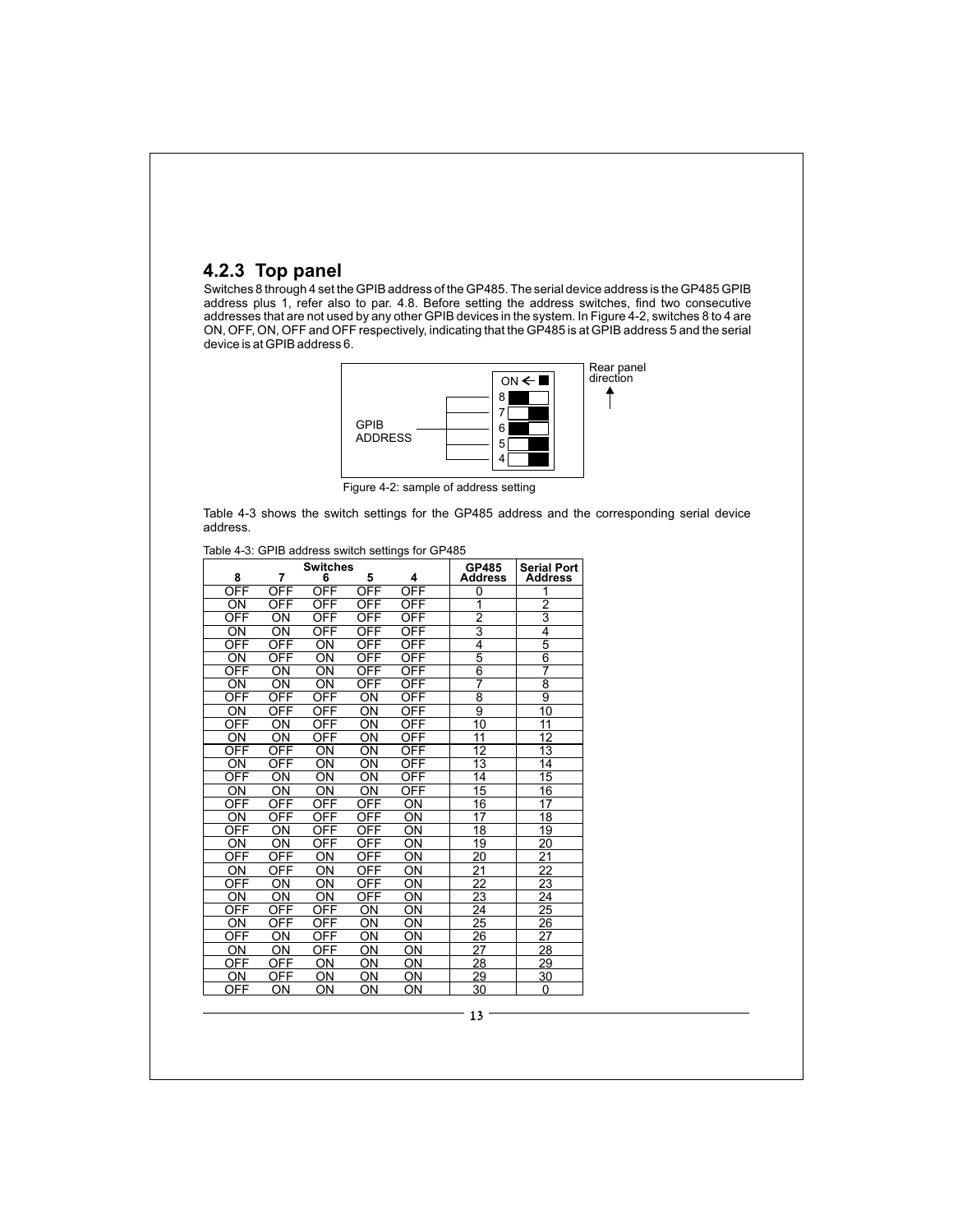## **4.3 TURN-ON CHECKOUT PROCEDURE**

#### **4.3.1 General**

The following procedure ensures that the GP485 controller is operational and may be used as a basic incoming inspection check.

#### **4.3.2 Prior to operation**

Check that the rear panel RS485 cable is connected as shown in Fig. 3-3. Connect the GPIB cable between the GP485 and the host computer. (Refer to Fig. 3-4 for GPIB connector description). Connect the GP485 to an AC source as described in paragraph 3.6.

#### **4.3.3 Power on**

Turn on the GP485. Wait approx. 5 seconds until the Power/Ready led illuminates so the self test can be completed and the unit is ready for operation. Change the GP485 communication configuration as follows:

1) Set the end of message to <LF> (see table 5-5 , eos **)**

2) Set the baud rate to same as the Z.UP power supply (see table 5-5 ,  ${\rm spse}$ t)

#### **4.4 STATUS INFORMATION AND ERROR HANDLING CHARACTERISTIC**

The functions description in Table 5-5 explains that the GP485 records specific status and error information. This means that it stores that information in it's memory so that it is available when requested by the user. The functions description also include an explanation on return of information to the user from the GP485. This is accomplished by information sent to the user from the GP485 over the GPIB.

The GP485 continuously monitors the serial port for transmission errors. If an error is encountered in the serial data, the GP485 records the error. The GP485 can be programmed to ignore serial port errors using the spign function.

## **4.5 PROGRAMMING CONSIDERATIONS**

- The program examples within the functions description are written in Microsoft QuickBASIC Version 4.5, using National Instruments NI-488.2 function calls. Although the examples in this manual are written in BASIC. The GP485 can be programmed using any language that has access to a GPIB port.

- The following NI-488.2 function call addresses the GP485 to listen and sends it the programming message **sps**et, followed by a carriage return.

WRT\$="SPSET"+CHR\$(13) CALL IBWRT(GP485% , WRT\$)

If not using the National Instruments NI-488.2 software, be sure your program properly addresses the GP485 and the serial device when writing to and reading from them.

- In the function syntax descriptions, arguments shown in square brackets ( [ ] ) are optional. Do not enter the brackets as part of the argument.

- Function name abbreviations can be used, which include as many characters as necessary to distinguish them from other functions. The abbreviated forms are indicated by **bold** text in the syntax description of each function.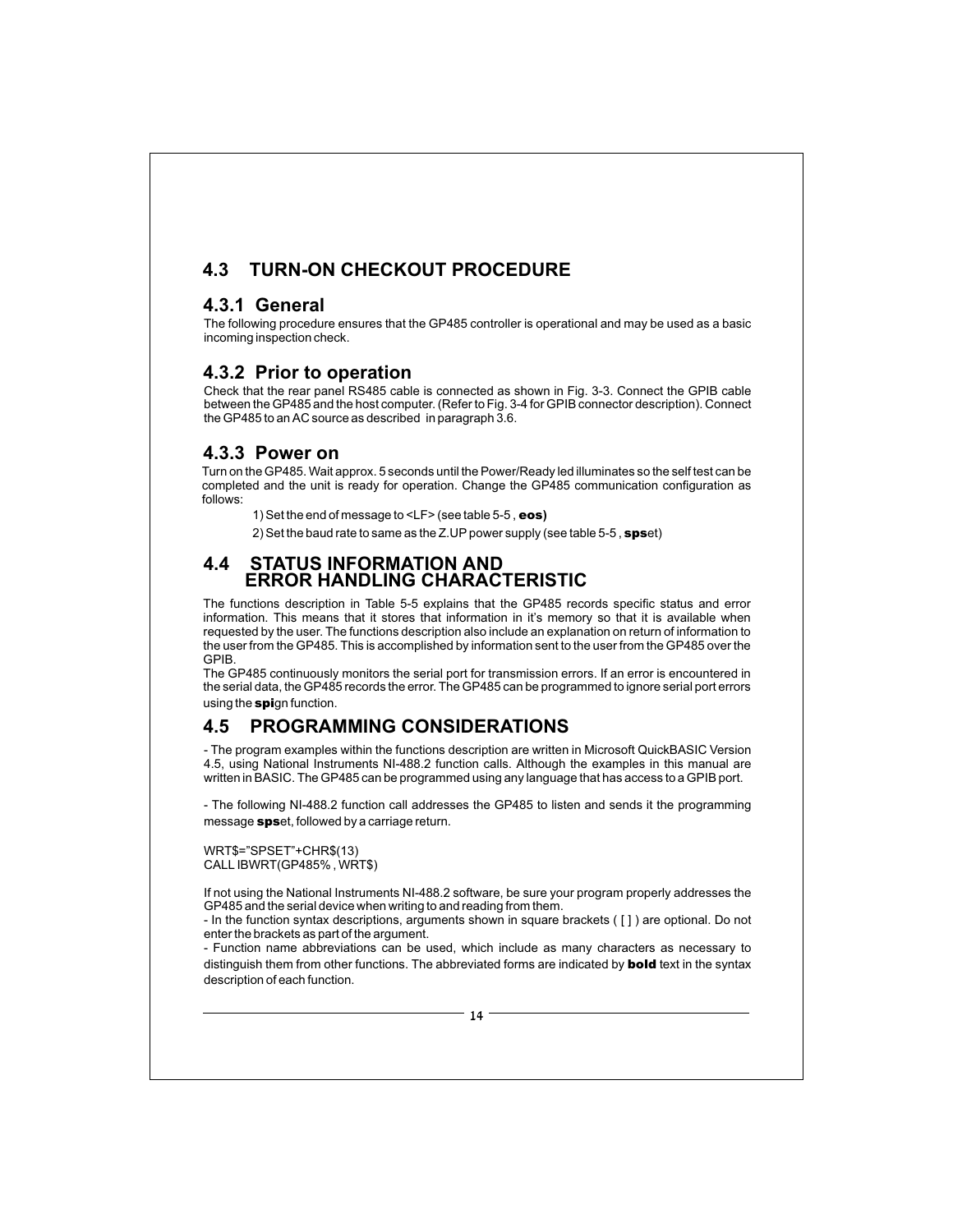## **4.6 PROGRAMMING MESSAGE FORMAT**

You can program the GP485 by sending it programming messages, which are ASCII strings, via it's GPIB port. Each programming message is terminated with a carriage return (<CR>), a linefeed (<LF>), or a carriage return followed by a linefeed (<CR><LF>). This is denoted by <CR> in the syntax portions of the function descriptions and by CHR\$(13) in the BASIC examples.

Programming messages can be entered in any combination of uppercase and lowercase letters.

#### **4.6.1 Programming message example**

The following lines of code are an example of a programming message in BASIC:

WRT\$ ="eos x,10"+CHR\$(13) CALL IBWRT(GP485% , WRT\$)

The programming message WRT\$ contains  $\mathbf{eos}$ , which is the function name, x and 10 are the arguments, and CHR\$ is the terminating carriage return. This programming message tells the GP485 to assert the  $\text{EOL}^*$  line when it sends the end-of-string character linefeed. The second line of the example is a NI-488.2 function call that allows a personal computer to control the GPIB from Microsoft BASIC. This function outputs the string in WRT\$ to the GP485.

#### **4.6.2 How messages are processed**

The GP485 processes each programming message on a line-by-line basis. When the GP485 receives a message, it buffers the message, interprets the function name and arguments, then executes the message.

## **4.7 FUNCTION ARGUMENTS**

When typing in a function, separate the first argument from the function name with at least one space. Separate each additional argument with at least one space or a comma. In the syntax portions of the function descriptions in Table 5-5, the square brackets ([ ]) that enclosed some arguments indicate that those arguments are optional. Do not enter the brackets as part of the argument.

#### **4.7.1 Abbreviations for arguments**

The term bool is an abbreviation used for an argument in the functions description.

The values for bool are:

1 = true, on or enable

 $0 =$  false, off or disable

## **4.8 ADDRESSING THE GP485 AND SERIAL PORT**

The GP485 uses dual addressing to determine what type of GPIB data is being processed. With dual addressing, the GP485 recognizes two different GPIB addresses. The first address is the GP485 address. When the GP485 receives it's own address, the data received is referred to as programming messages; the data it sends is referred to as status information. The second address is the serial port address. When the GP485 receives the serial port address, the data it sends and receives is referred to as serial data.

## **4.8.1 Address of the GP485**

The address of the GP485 is the primary address set with the DIP switch on the top panel. Par. 4.2.3, with the secondary addressing disabled.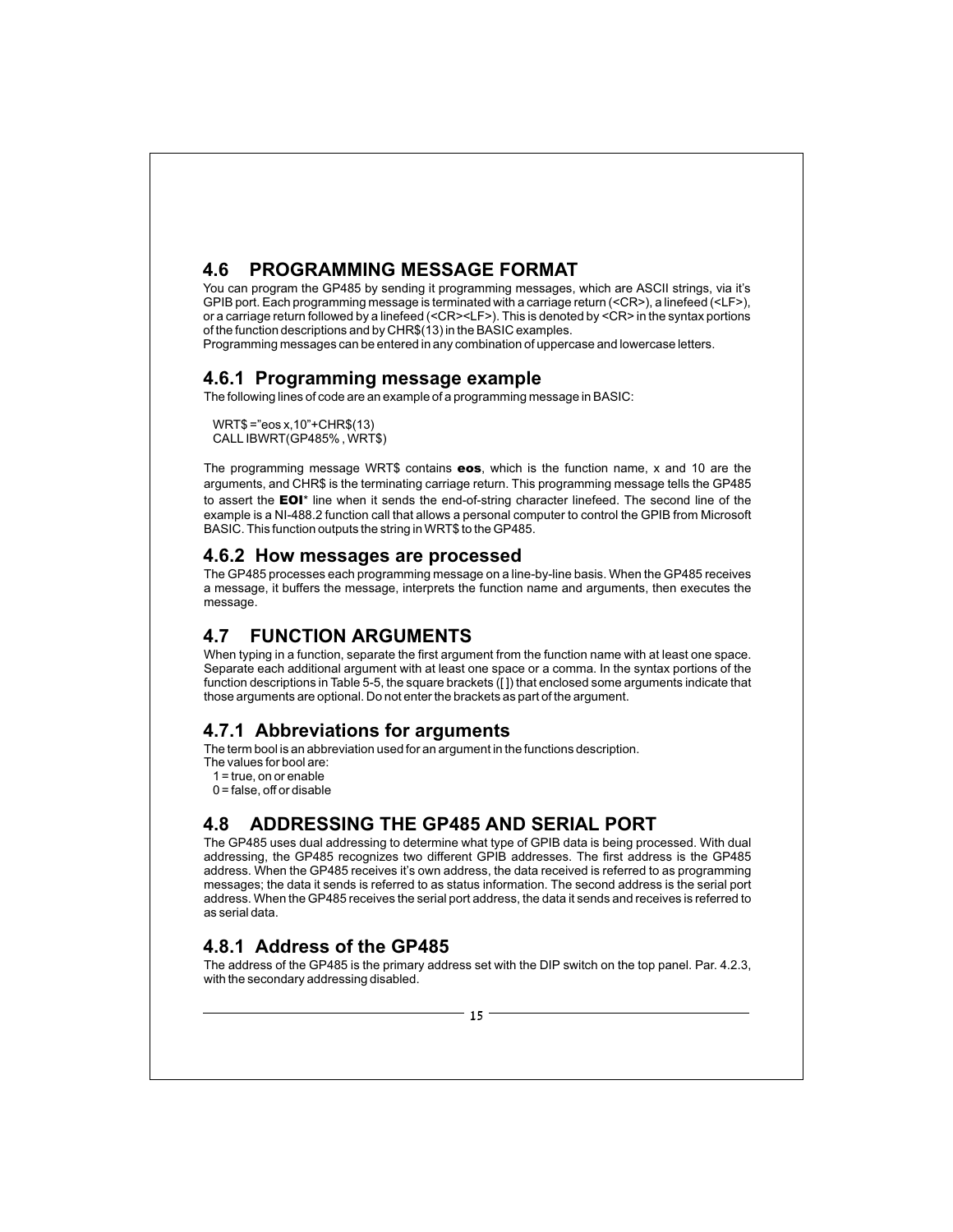### **4.8.2 Address of the serial port**

The address of the serial port is the GP485 address plus 1, with the secondary addressing disabled. However, if primary address of 30 with the configuration switch is selected, the serial port is at 0. The primary address is set with the DIP switch on the top panel, refer to Par. 4.2.3.

#### **4.8.3 Addressing the GP485 and serial device as listeners**

When the GP485 receives it's own listen address, it examines the data received over the GPIB, treats it as a programming message, and takes action based on that data. When the GP485 receives the serial device listen address, it forwards the data over the GPIB to the serial port without examining or modifying the data. For example: to send a command from user's computer over the GPIB to the power supply. Before sending the command to the serial port, the GP485 must be configured to the suitable serial port parameters.

Follow these steps to send a command from a computer to a Zup power supply

- connected to the serial port :
- 1. Address the GP485 to listen by sending it's listen address.
- 2. Send the programming message "sps 9600 n 8 1 " to the GP485. The GP485 interprets this programming message and acts upon it without sending any data on to the serial device.
- 3. Address the serial port to listen by sending the serial device listen address to the GP485. 4. Send the command over the GPIB. The GP485 sends the command to the power supply without

examining it for meaning. The LISTEN LED on the GP485 is lit when either the GP485 or the serial device is addressed to listen.

# **4.8.4 Addressing the GP485 and serial device as talkers**

When the GP485 receives it's own talk address, it sends out status information. When the GP485 receives the serial device talk address, it sends data out to the GPIB that it has received from the serial device. For example: User requests power supply to return status information.

Follow the following steps to retrieve the data:

- 1. Address the serial power supply to talk by sending the serial device talk address to the GP485. If the GP485 receives the serial device talk address, but has no data in it's serial port receive buffer to send it waits for data from the serial power supply to fill the request.
- 2. Perform a GPIB read of 100 bytes. The GP485 retrieves 100 bytes from it's serial port receive buffer and sends them to the user.
- 3. Find out if the serial power supply has sent more bytes to the GP485 by asking the GP485 to send status information.
	- a. Send the GP485 it's listen address.
	- b. Send the programming message **st**at n to the GP485.
	- c. Send the GP485 it's talk address.
	- d. Perform a GPIB read of 20 bytes. The GP485 sends it's status information, terminated by the GPIB END message. If the GP485 receives it's talk address but has nothing to send, it responds to GPIB reads with a carriage return and a linefeed, accompanied by END.

The status information returned contains the number of bytes remaining in the serial port receive buffer. This information helps the user to decide how much data to continue to collect from the serial device. The TALK LED on the GP485 is lit when either the GP485 or the serial power supply is addressed to talk.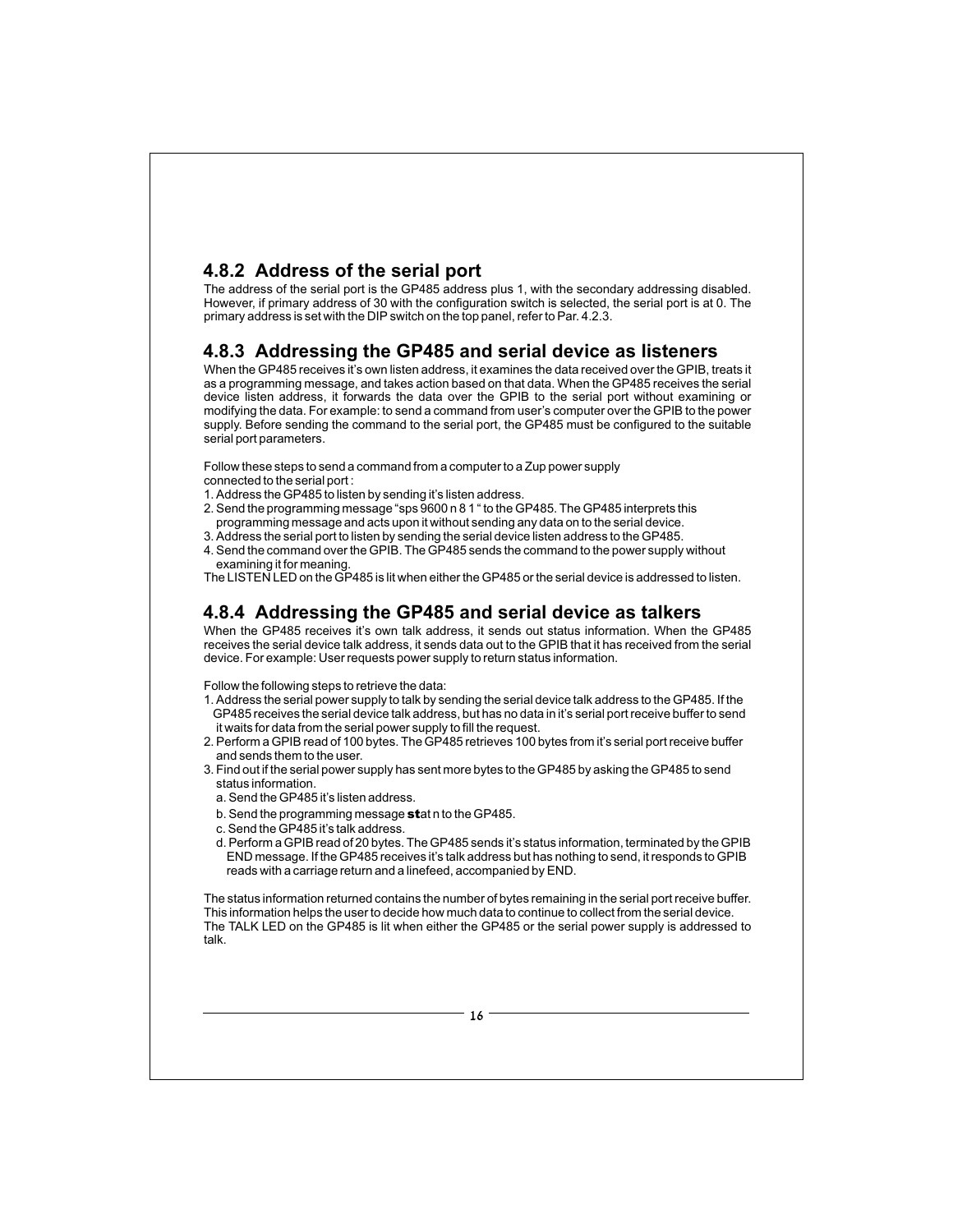#### **4.9 GPIB READ AND WRITE TERMINATION METHODS (END and EOS)**

The IEEE 488 specification defines two ways that GPIB Talkers and Listeners can identify the last byte of data messages: END and EOS. The two methods permit a Talker to send data massages of any length without the Listener(s) knowing the number of transmission bytes in advance. END and EOS can be used individually or in combination, but the Listener must be configured to detect the end of transmission.

**END message:** The Talker asserts the **EOI**\* (End or Identify) signal while the last data byte is being transmitted. The Listener stops reading when it detects a data byte accompanied by **EOI**\*, regardless of the value of the byte.

**EOS character:** The Talker transmits an EOS (end-of-string) character at the end of it's data string. The Listener stops receiving data when it detects the EOS character. Either a 7-bit ASCII character or a full 8-bit binary byte can be used.

When the GP485 receives it's own talk or listen address, no EOS modes are in effect. When talking, the GP485 asserts **EOI\*** with the last byte of it's response. When the GP485 receives the serial device talk address, the EOS modes in effect are those that the user selects using the **eos** function.

#### **4.10 SERIAL PORT TRANSMISSION**

The GP485 checks the data received from the serial device for errors while it buffers data. If a serial port error occurs, The GP485 records the appropriate error code. There are two ways to determine if a serial port error has occurred:

- $^{\star}$  Use the  $\sf{stat}$  function to request the GP485 status information. After the serial error code has been reported, it is automatically cleared and no further action to the GP485 is necessary.
- \* Serial poll the GP485 and check the serial poll response byte to see if it's SERR bit is set. Refer to Par. 4.12 later in this chapter.

Program the GP485 to ignore serial port errors using the spign function.

#### **4.11 OPERATION OF THE GP485 AS A GPIB DEVICE**

The GP485 operates like any other GPIB device and, as such, is configured to respond in certain ways to GPIB commands.

#### **4.12 SERIAL POLL RESPONSES**

When serial polled, the GP485 returns status information to the GPIB controller through the serial poll response byte. The GP485 maintains this status byte throughout operation, regardless of the **srq**en configuration. Table 4-4 lists the meaning of each bit in the serial poll response byte.

| Table 4-4: Serial port response byte |  |  |
|--------------------------------------|--|--|
|--------------------------------------|--|--|

|   | <b>Bit Mnemonic Meaning</b> |                                                                               |
|---|-----------------------------|-------------------------------------------------------------------------------|
| 0 |                             | Not used                                                                      |
|   | <b>BF</b>                   | Serial port receive buffer is full and serial device not addressed to talk.   |
| 2 | <b>GERR</b>                 | GPIB error - see stat Table 5-5                                               |
| 3 | <b>SERR</b>                 | Serial error - see stat Table 5-5                                             |
| 4 | <b>BNE</b>                  | Serial port receive buffer not empty and serial device not addressed to talk. |
| 5 | <b>EOS</b>                  | EOS character received and serial device not addressed to talk.               |
| 6 | <b>ROS</b>                  | Request service (SRQ <sup>*</sup> asserted)                                   |
|   |                             | Not used                                                                      |
|   |                             |                                                                               |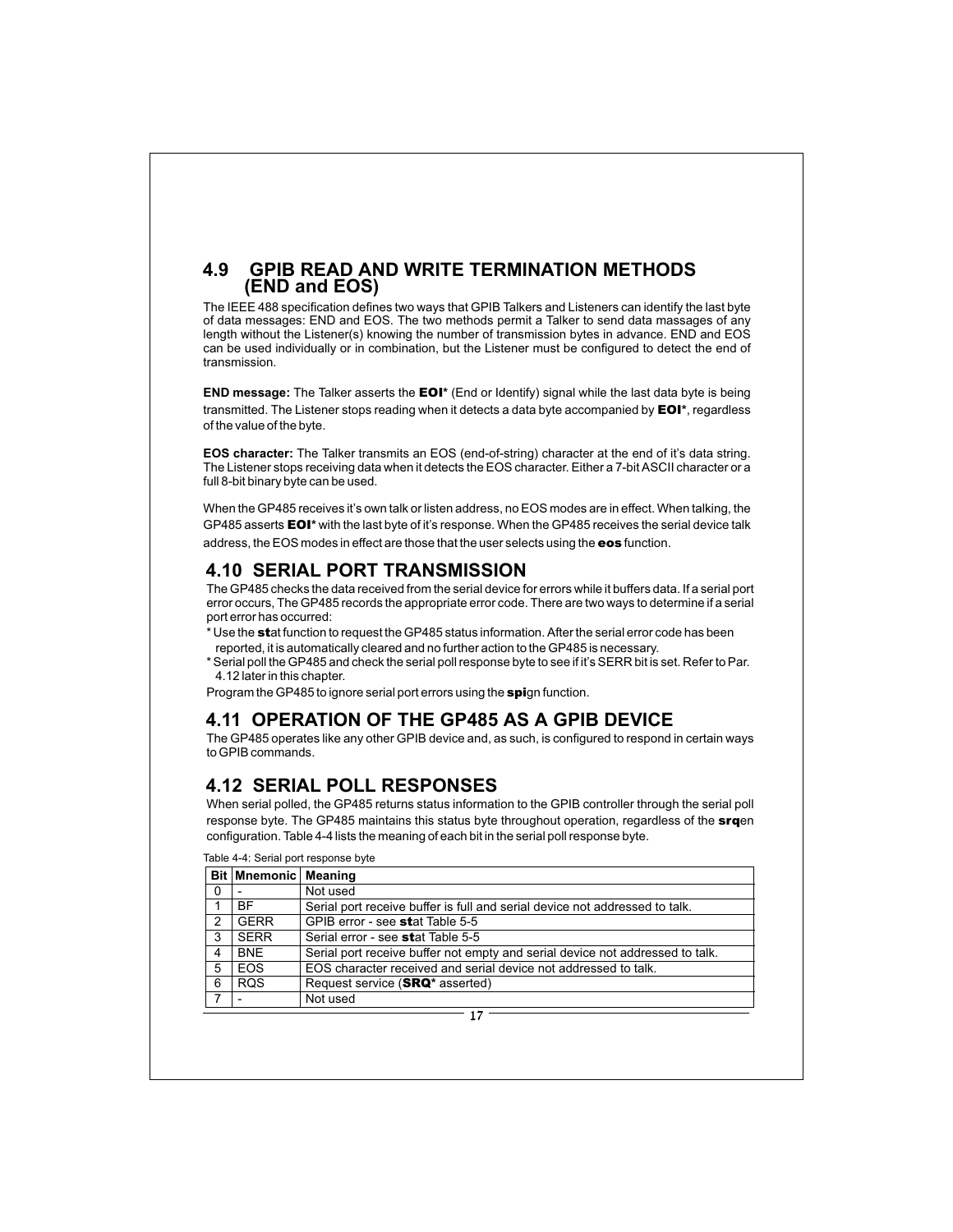## **4.13 SERVICE REQUEST (SRQ)**

#### **4.13.1Service Request at Power On**

After Power On , the GP485 defaults to never asserting service request. Using the **srq**en function , the GP485 can be programmed to assert **SRQ**\* under a variety of cases.

#### **4.13.2 SRQ\* conditions**

The GP485 will assert  $\mathbf{S}\mathbf{R}\mathbf{Q}^\star$  in a  $\;$  variety of cases related to the operation of the GP485 itself and also to the operation of the Zup units connected to the GP485 serial port.

### **4.13.3 SRQ\* generation by the GP485**

The GP485 will assert  $\text{SRQ}^\star$  under any of the following circumstances :

1. When a GPIB error occurs, that is EARG, ECMD or ECAP as reported by stat.

2. When a serial port error occurs , that is , EPAR , EORN , EOFL or EFMR as reported by **st**at.

3. When the serial device is not addressed as a talker and sends a message to the GP485.

## **4.13.4 SRQ\* generation by Zup Power Supply**

A Zup Power Supply will send a string message in the event of Foldback Protection activation, Over Voltage Protection or Over Temperature Protection .For more details about the SRQ commands and queries , refer to Zup User's Manual.

The Zup Power Supply will send the message when it is not addressed as a talker and thus will cause the GP485 to assert  $\texttt{SRQ}^\star$ . The message consists of three characters and terminated with <CR><LF>. The first character identifies the SRQ cause : 1-Foldback, 2-OVP, 3-OTP. The 2nd and 3rd characters identify the Power Supply address.

The Zup Power Supply will be not addressed as a talker if the last command is operational command or DCL.

Example :

String generated by a Zup unit : 120<CR><LF> , means foldback protection was activated in power supply address 20.

The **SRQ**\* can be identified by serial or parallel poll. Refer to par. 4.12 and 4.14 for details. If using serial poll , the serial poll response register decimal value is 112:

| Bit | Decimal |            | Mnemonic   Description                                                           |
|-----|---------|------------|----------------------------------------------------------------------------------|
|     | 16      | <b>BNE</b> | Serial port receive buffer not empty<br>and serial device not addressed to talk. |
| 5   | 32      | <b>EOS</b> | FOS character received and serial<br>device not addressed to talk.               |
| 6   | 64      | ROS        | Request service (SRQ*) asserted.                                                 |

Table 4-5: serial poll response.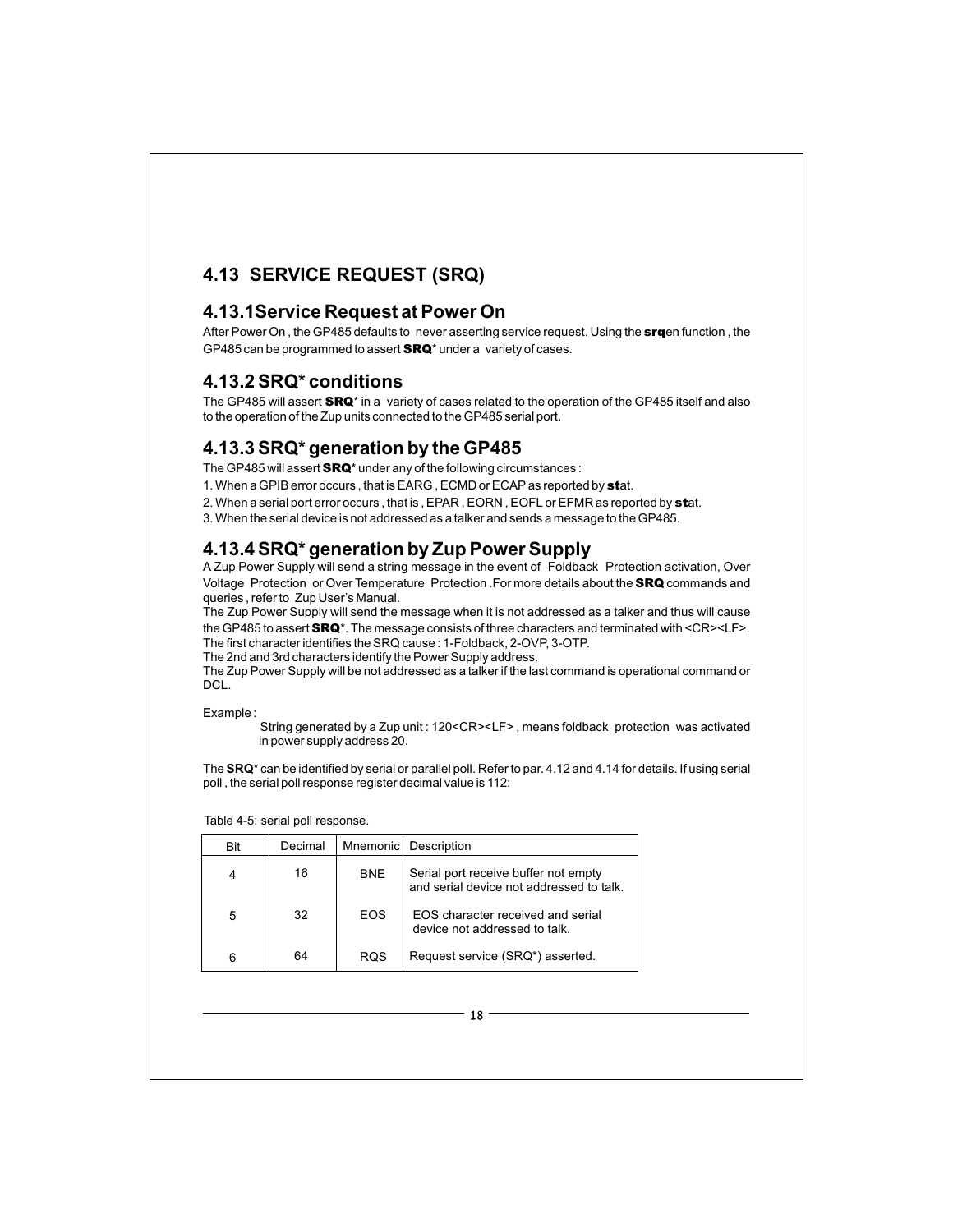### **4.13.5 GP485 initialize for using SRQ\***

WRT\$= "srq 16"+CHR\$(13) 'enable to assert **SRQ**\* if the GP485 serial buffer not empty CALL IBWRT(GP485%, WRT\$) 'and the serial device not addressed to talk

#### **4.14 PARALLEL POLL**

The GP485 sets the ist (individual status) bit whenever it asserts **SRQ**\* and clears ist whenever it unasserts SRQ\*. The GP485 implements IEEE 488 Parallel Poll (PP) interface function subset PP1. This means it cannot configure itself to respond to parallel polls. It must be configured remotely by an external Controller.

## **4.14.1 Take Control (TCT)**

This command has no effect on the GP485. It would not make sense for control to pass to the GP485, since all programming messages and GPIB commands must be sent to it from another GPIB device.

### **4.14.2 Group Execute Trigger (GET)**

This command has no effect on the GP485.

## **4.14.3 Go To Local (GTL)**

This command has no effect on the GP485.

#### **4.14.4 Device Clear**

When the GP485 receives the universal Device Clear (DCL) command or when it receives It's listen address and the Selected Device Clear (SDC) command, it clears both it's status buffer and it's serial port receive buffer. It also resets the GPIB serial poll response byte to zero and unasserts **SRQ**\*.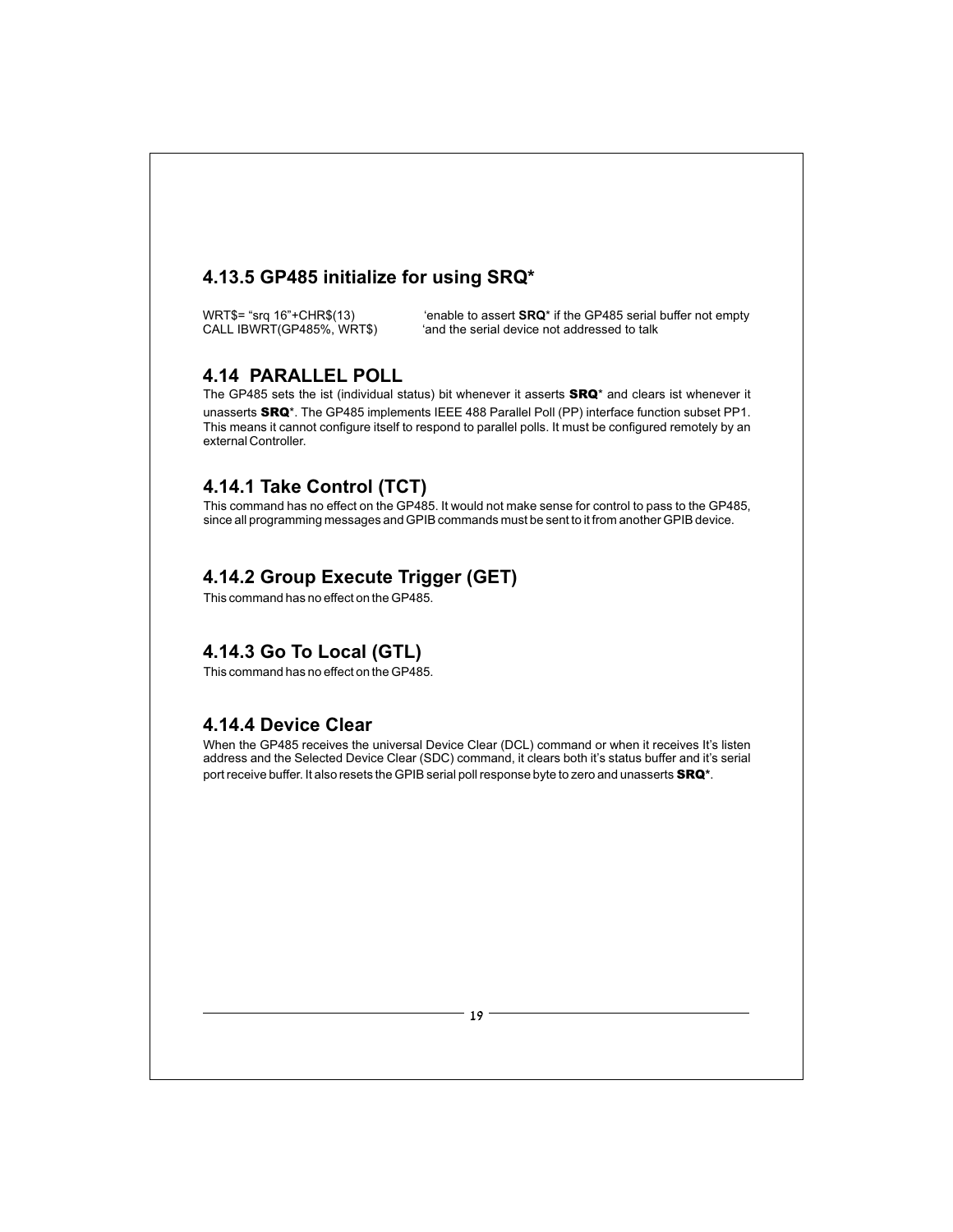# **CHAPTER 5 FUNCTIONS AND COMMANDS**

## **5.1 INTRODUCTION**

This chapter contains descriptions of the mode functions that can be used to program the GP485. These functions are in alphabetical order for easy reference, order by group and explanations how to use.

## **5.2 FUNCTION NAMES**

The function names have been selected to indicate the purpose of each function, thereby making programs easy to understand. However, if user's prefer to reduce some overhead in the program and do not mind giving up these advantages, use only as much of the function name as is necessary to distinguish it from other functions. This abbreviated form of the function name is shown in **bold** text in the function tables and in the syntax portions of the function descriptions.

#### **5.2.1 Default settings and related functions**

Tables 5-1 and 5-2, list power-on characteristics of the GP485 and the functions that can be used to change those characteristics.

Table 5-1: Serial Port Characteristics

| <b>Characteristic</b>            | Power-on value | <b>Related function</b> |
|----------------------------------|----------------|-------------------------|
| Echo bytes to serial port        | No             | echo                    |
| Enable serial port communication | Yes            | onl                     |
| Baud rate                        | 9600           | spset                   |
| Parity                           | None           | spset                   |
| <b>Bits</b>                      | 8              | spset                   |
| Stop bits                        |                | spset                   |
| Send XON/XOFF                    | No             | xon                     |
| Recognize XON/XOFF               | No             | xon                     |
| Report serial errors             | No             | spign                   |

Table 5-2: GPIB Characteristics

| <b>Oharacteristic</b>     |      | Power-on value   Related function |
|---------------------------|------|-----------------------------------|
| End-of-string modes       | None | eos                               |
| Allow GP485 to assert SRQ | No.  | sraen                             |

#### **5.2.2 List of functions by group**

The GP485 functions are divided into three groups: GPIB functions, serial port functions and general use functions. These groups are defined in Table 5-3.

Table 5-3: Functions by group

| General functions |       | GPIB functions Serial port functions |
|-------------------|-------|--------------------------------------|
| onl               | eos   | echo                                 |
| stat              | srgen | spset                                |
|                   |       | xon                                  |
|                   |       | spign                                |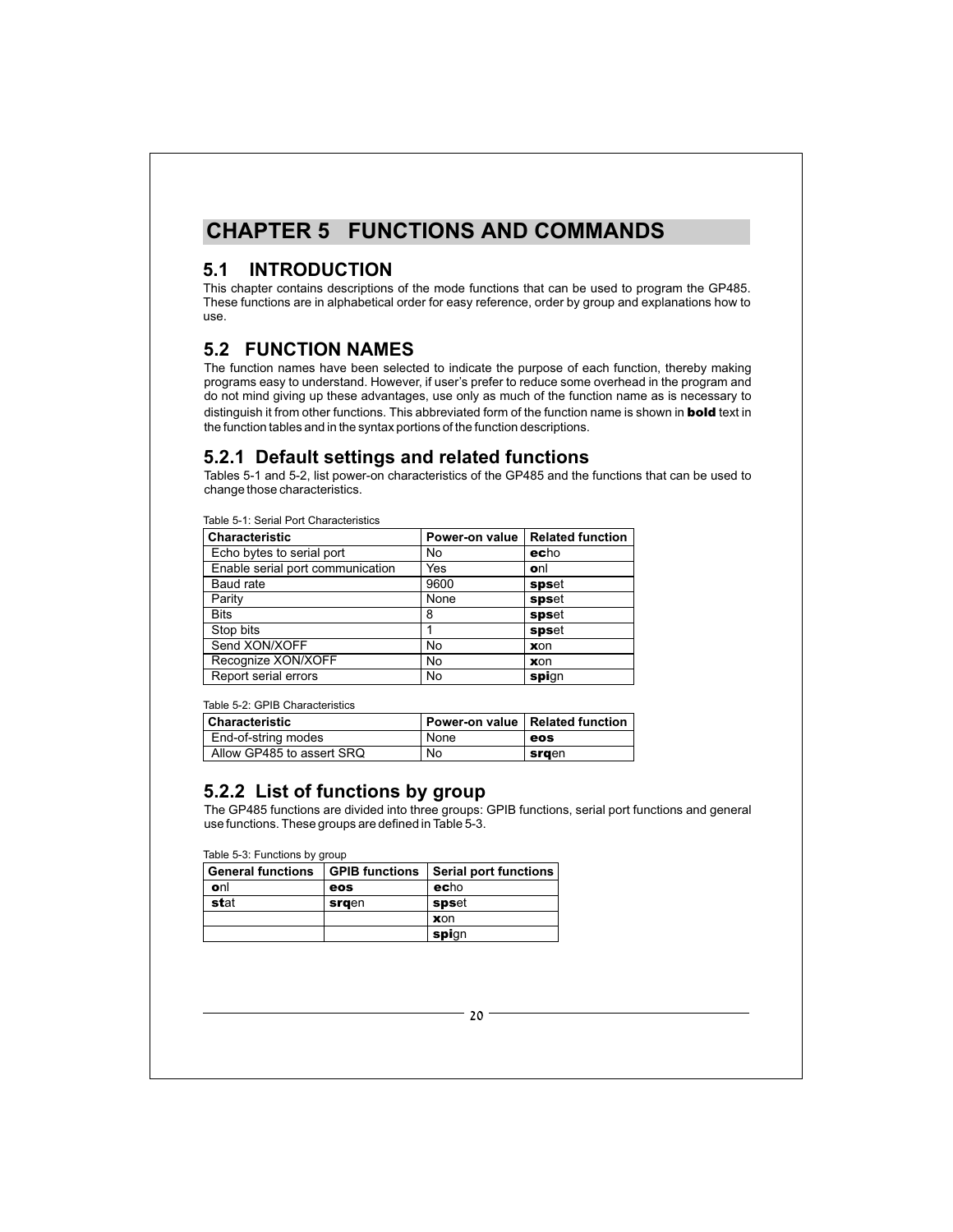## **5.2.3 Alphabetical function list**

Table 5-4 separates the function in alphabetical order.

Table 5-4: Alphabetical function list

| echo on/off        | Echo characters received from serial port             |  |  |  |
|--------------------|-------------------------------------------------------|--|--|--|
| eos modes, eoschar | Change or disable GPIB end-of-string termination mode |  |  |  |
| onl on/off         | Place the GP485 serial port online/offline            |  |  |  |
| spign on/off       | Ignore serial port errors                             |  |  |  |
| spset modes        | Change serial port parameters                         |  |  |  |
| srgen mask         | Set conditions for asserting SRQ                      |  |  |  |
| stat options       | Return GP485 status                                   |  |  |  |
| xon modes          | Change serial port Xon/Xoff protocol                  |  |  |  |

## **5.3 COMMAND FUNCTION SYNTAX**

Table 5-5: functions syntax

| echo [bool] <cr></cr>                  | is displayed on the terminal screen. User can also write characters on the<br>terminal to send to the GP485.<br>bool= 0 echo off<br>1 echo on<br>* call echo without argument, returns it's current status.<br>* echo is disabled by default. | Use in a debugging environment, when a terminal is connected to the GP485<br>instead of serial device. Data that the GP485 would send to the power-supply                                   |
|----------------------------------------|-----------------------------------------------------------------------------------------------------------------------------------------------------------------------------------------------------------------------------------------------|---------------------------------------------------------------------------------------------------------------------------------------------------------------------------------------------|
|                                        | Example:<br>1. WRT\$="echo 1"+CHR\$(13)<br>CALL IBWRT(GP485%, WRT\$)<br>2. WRT\$="echo"+CHR\$(13)<br>CALL IBWRT(GP485%, WRT\$)<br>CALL IBRD(GP485%, RESP\$)                                                                                   | * echo remains in effect until echo called again, call onl or turn off the GP485.<br>'Enable character<br>'echoing<br>'What is the current status?<br>'RESP\$ contains 1 <cr><lf></lf></cr> |
| <b>eos</b> $[X B]$ eoschar $ <$ CR $>$ | end-of-string character.                                                                                                                                                                                                                      | Use eos to enable the GP485 to assert EOI* and add GPIB END message to<br>the data string sent by the serial device when the string contains the specified                                  |
| or                                     | address and is sending serial data to the GPIB.<br>X,B - set <b>EOI</b> * with eos (XEOS) and compare all 8 bits of EOS bytes (BIN)                                                                                                           | eos applies only when the GP485 has received the serial power-supply talk                                                                                                                   |
| eos D <cr></cr>                        | when sending data from the power-supply.<br>D - EOS mode disable.<br>* EOS mode is diabled by default.                                                                                                                                        |                                                                                                                                                                                             |
|                                        | * call eos without an argument returns it's current status.                                                                                                                                                                                   |                                                                                                                                                                                             |
|                                        | * The assignment made by this function remains in effect until eos called<br>again, call onl or turn off the GP485.                                                                                                                           |                                                                                                                                                                                             |
|                                        | Example:<br>1. WRT\$="EOS X, B, 10"+CHR\$(13)<br>CALL IBWRT(GP485%, WRT\$)<br>2. WRT\$="eos"+CHR\$(13)<br>CALL IBWRT(GP485%, WRT\$)<br>CALL IBRD(GP485%, RESP\$)                                                                              | 'send EOI with <cr><br/>'compare 8 bit<br/>'What is the current status?<br/>'RESP\$ contains<br/>'X,B,10<cr><lf></lf></cr></cr>                                                             |
|                                        | Note: The Zup power supply series default termination is <lf> therefore</lf>                                                                                                                                                                  | Example1 should be performed at each power-on of the GP485.                                                                                                                                 |
|                                        | 21                                                                                                                                                                                                                                            |                                                                                                                                                                                             |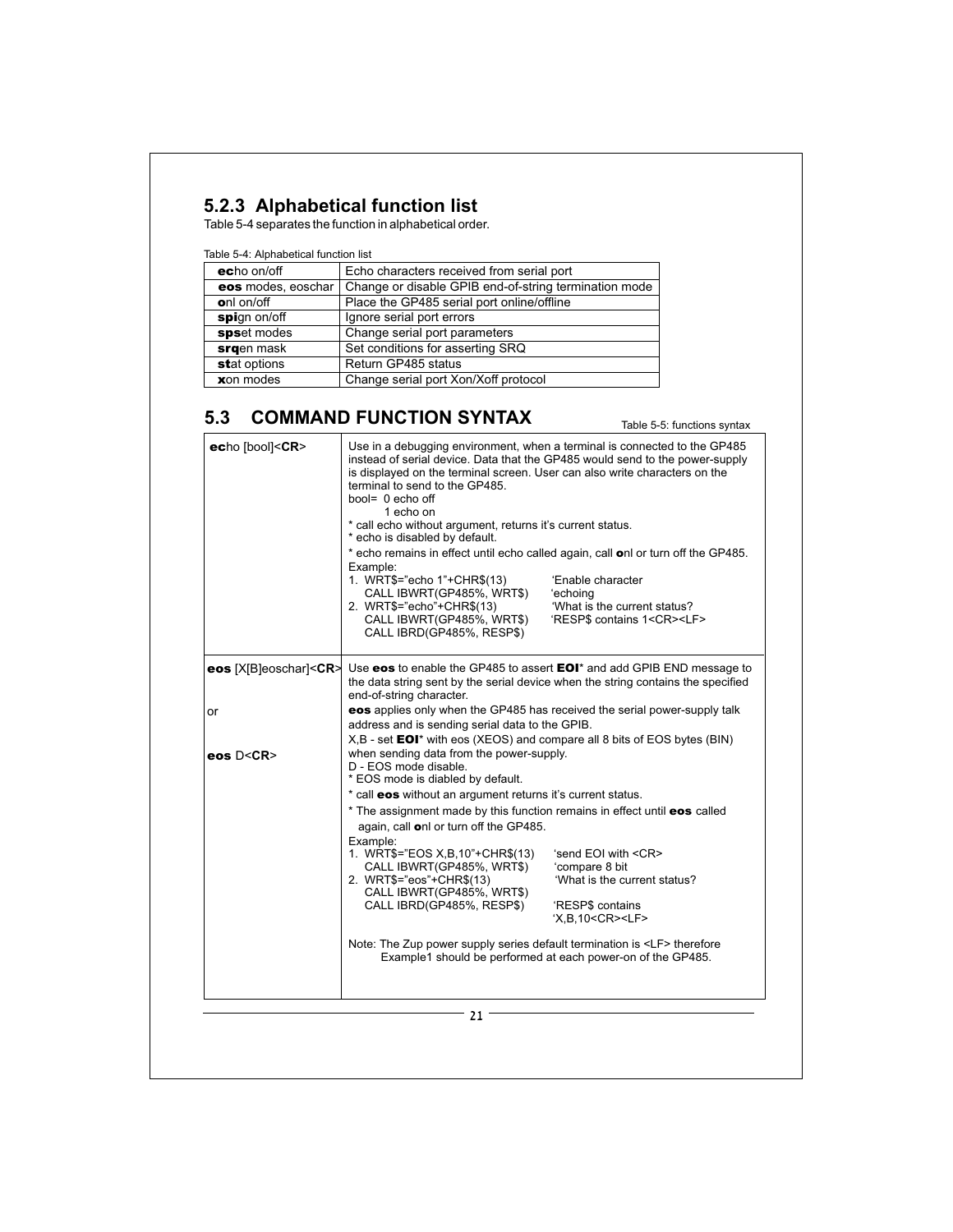| onl [bool] <cr></cr>                                     | the GP485 characteristic to it's default values. Placing the GP485 offline is<br>like disconnecting it's serial cable from the serial device.<br>bool= 0 offline<br>1 online                                                                                                                                                                                                                                                                                                                                                                                                                                                                                         | Use onl to disable communications between GP485 and serial port or to reset                                                                              |
|----------------------------------------------------------|----------------------------------------------------------------------------------------------------------------------------------------------------------------------------------------------------------------------------------------------------------------------------------------------------------------------------------------------------------------------------------------------------------------------------------------------------------------------------------------------------------------------------------------------------------------------------------------------------------------------------------------------------------------------|----------------------------------------------------------------------------------------------------------------------------------------------------------|
|                                                          | * GP485 is online by default<br>* Call onl without an argument returns it's current status<br>Example:<br>1. WRT\$="onl 1"+CHR\$(13)<br>CALL IBWRT(GP485%, WRT\$)<br>2. WRT\$="ONL 0"+CHR\$(13)<br>CALL IBWRT(GP485%, WRT\$)                                                                                                                                                                                                                                                                                                                                                                                                                                         | 'Puts GP485 online<br>'and restores power-up values<br>'Puts GP485 offline                                                                               |
| spign [bool] <cr></cr>                                   | Use to ignore or not ignore the occurrence of serial port errors. If not to ignore<br>the GP485 does not store characters that contain serial errors. Also, the error<br>is indicated in the serial error code that is returned by the stat function. If to<br>ignore, the GP485 stores serial port errors in the buffer which are later sent<br>out of the GPIB port when the serial device is talk addressed. No error serial<br>code is reported by stat function. By default, the GP485 ignores serial port<br>bool= 0 don't ignore serial port errors<br>1 ignore serial port errors<br>* Call spign without an argument, the GP485 returns the current seting. | errors. The serial port errors include parity, overrun, framing and overflow errors.                                                                     |
|                                                          | * spign remains in effect until spign called again, call onl or turn off GP485.                                                                                                                                                                                                                                                                                                                                                                                                                                                                                                                                                                                      |                                                                                                                                                          |
|                                                          | Example:<br>1. WRT\$="spign 0"+CHR\$(13)<br>CALL IBWRT(GP485%,WRT\$)<br>2. WRT\$="spign 1"+CHR\$(13)<br>CALL IBWRT(GP485%, WRT\$)                                                                                                                                                                                                                                                                                                                                                                                                                                                                                                                                    | 'Do not ignore<br>'Serial port errors<br>'Ignore serial port<br>'errors                                                                                  |
| spset [baud] [parity]<br>[databits] [stopbits] <cr></cr> | Use spset at the beginning of the program to set the GP485 serial port<br>characteristics (baud rate, parity, data bits and stop bits) to match the Zup<br>power supply.                                                                                                                                                                                                                                                                                                                                                                                                                                                                                             |                                                                                                                                                          |
|                                                          | Possible values:<br>baud [bits/s]:<br>300, 600, 1200, 2400, 4800, 9600<br>$n = none$ , $e = even$ , $o = odd$<br>parity:<br>data bits [b/c]:<br>7,8<br>stop bits:<br>1.2                                                                                                                                                                                                                                                                                                                                                                                                                                                                                             |                                                                                                                                                          |
|                                                          | * default values: 9600 n 8 1.<br>* spset without an argument returns it's current serial port configuration.                                                                                                                                                                                                                                                                                                                                                                                                                                                                                                                                                         | * spset remains in effect until spset is called again, call onl or turn off GP485.                                                                       |
|                                                          | Example:<br>1. WRT\$="spset 1200 n"+CHR\$(13)<br>CALL IBWRT(GP485%, WRT\$)<br>2. WRT\$="spset"+CHR\$(13)<br>CALL IBWRT(GP485%, WRT\$)<br>CALL IBRD(GP485%, RESP\$)                                                                                                                                                                                                                                                                                                                                                                                                                                                                                                   | 'Set the serial port use<br>'1200 b/s, no parity<br>'What are current serial<br>'port settings<br>'RESP\$ will contain<br>'1200 n 8 1 <cr><lf></lf></cr> |
|                                                          | Note: The Zup power supply series data format is no parity, 8 data bits and<br>one stop bit, therefore the user needs to set only the baud rate.                                                                                                                                                                                                                                                                                                                                                                                                                                                                                                                     |                                                                                                                                                          |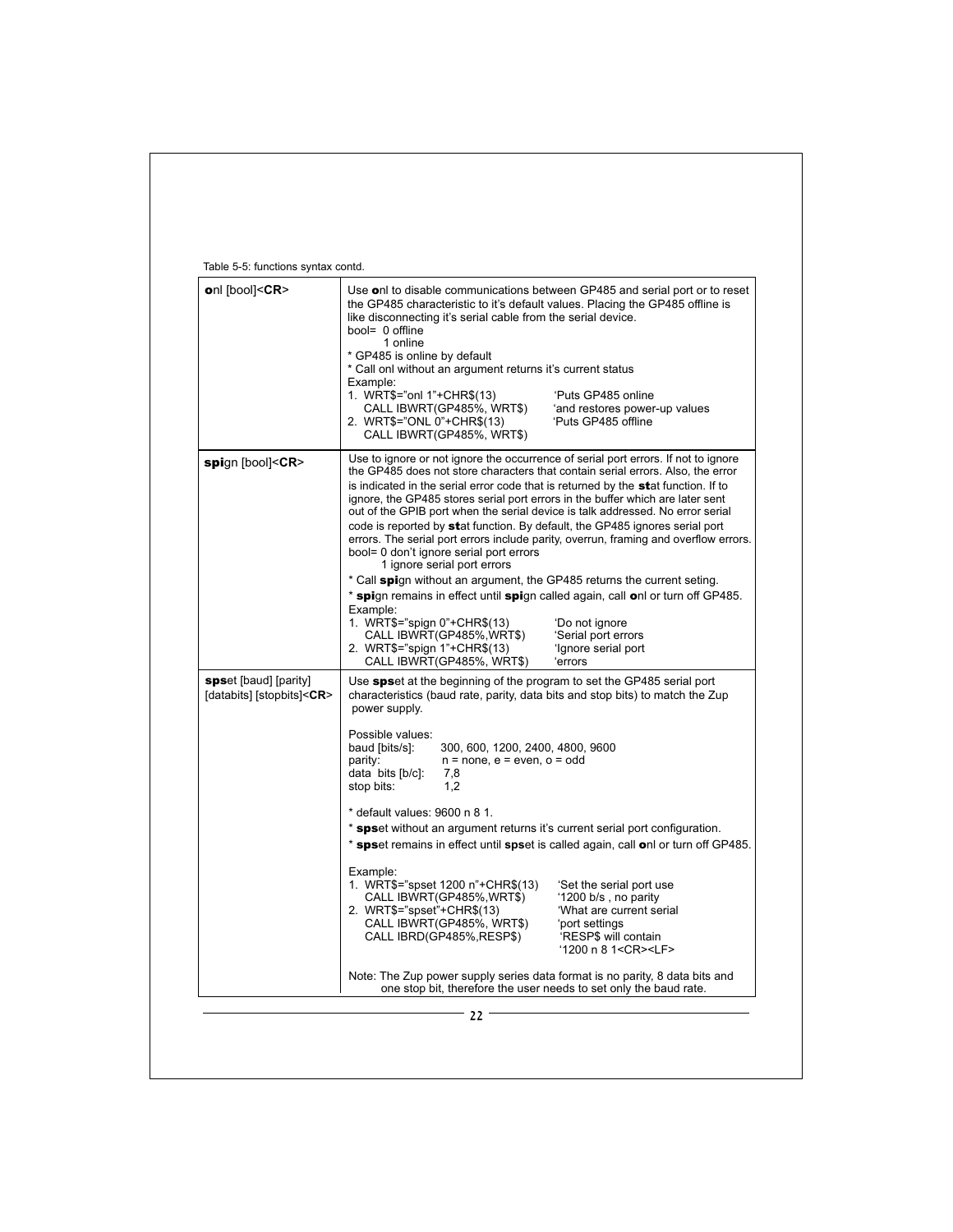| $srqen$ [mask]< $CR$ > | Use srgen to allow the GP485 to assert SRQ <sup>*</sup> under the conditions described |                  |                               |                                                                                                      |                                                                                                                                                                                                                                                                                         |  |  |
|------------------------|----------------------------------------------------------------------------------------|------------------|-------------------------------|------------------------------------------------------------------------------------------------------|-----------------------------------------------------------------------------------------------------------------------------------------------------------------------------------------------------------------------------------------------------------------------------------------|--|--|
|                        |                                                                                        | in Table 5-5-1.  |                               |                                                                                                      |                                                                                                                                                                                                                                                                                         |  |  |
|                        |                                                                                        |                  | mask= 0 never assert $S RQ^*$ |                                                                                                      |                                                                                                                                                                                                                                                                                         |  |  |
|                        |                                                                                        |                  | Table 5-5-1: SRQ mask bits    |                                                                                                      | $>0$ assert <b>SRQ</b> <sup>*</sup> according to Table 5-5-1                                                                                                                                                                                                                            |  |  |
|                        | Bit                                                                                    | Hex<br>Value     | Decimal<br>Value              |                                                                                                      | Mnemonic Description                                                                                                                                                                                                                                                                    |  |  |
|                        | 0                                                                                      | 1                | 1                             |                                                                                                      | Not used                                                                                                                                                                                                                                                                                |  |  |
|                        | $\mathbf{1}$                                                                           | 2                | $\overline{2}$                | BF                                                                                                   | Serial port receive buffer full and serial<br>device not addressed to talk                                                                                                                                                                                                              |  |  |
|                        | $\mathfrak{p}$                                                                         | 4                | 4                             | <b>GERR</b>                                                                                          | GPIB error - (see stat)                                                                                                                                                                                                                                                                 |  |  |
|                        | 3                                                                                      | 8                | 8                             | <b>SERR</b>                                                                                          | Serial error - (see stat)                                                                                                                                                                                                                                                               |  |  |
|                        | 4                                                                                      | 10               | 16                            | <b>BNE</b>                                                                                           | Serial port receive buffer not empty and<br>serial device not addressed to talk                                                                                                                                                                                                         |  |  |
|                        | 5                                                                                      | 20               | 32                            | <b>EOS</b>                                                                                           | EOS character received and serial<br>device not addressed to talk                                                                                                                                                                                                                       |  |  |
|                        | 6                                                                                      | 40               | 64                            | $\overline{a}$                                                                                       | Not used                                                                                                                                                                                                                                                                                |  |  |
|                        | 7                                                                                      | 80               | 128                           | $\overline{\phantom{a}}$                                                                             | Not used                                                                                                                                                                                                                                                                                |  |  |
|                        | Example:                                                                               | current setting. |                               | 1. WRT\$="srgen 0"+CHR\$(13)<br>CALL IBWRT(GP485%, WRT\$)<br>2. WRT\$=" $\text{srqen 4}$ "+CHR\$(13) | * srgen mode is disabled by default - SRQ* never asserted.<br>* call srgen without an argument returns a decimal string that indicates the<br>* srgen remains in effect until srgen called again, call onl or turn off GP485.<br>'Never assert SRQ*<br>'Asserts SRQ <sup>*</sup> when a |  |  |
|                        |                                                                                        |                  |                               | CALL IBWRT(GP485%, WRT\$)                                                                            | 'GPIB error occurs.                                                                                                                                                                                                                                                                     |  |  |
| or                     |                                                                                        |                  |                               |                                                                                                      | Use stat to obtain the status of the GP485 to see if certain conditions are                                                                                                                                                                                                             |  |  |
| stat $[c]$ s< $CR$ >   | error.                                                                                 |                  |                               |                                                                                                      | currently present. <b>stat</b> is used to see if the previous operation resulted in an                                                                                                                                                                                                  |  |  |
| or                     |                                                                                        |                  |                               |                                                                                                      | n - Returned status information as numeric string.                                                                                                                                                                                                                                      |  |  |
| stat $[c]$ n s< $CR$ > |                                                                                        |                  |                               |                                                                                                      | s - Returned status information in symbolic format (mnemonic string).<br>c - Returns status information after each programming message eliminating                                                                                                                                      |  |  |
|                        |                                                                                        |                  |                               |                                                                                                      | the need to call stat after each programming message.                                                                                                                                                                                                                                   |  |  |
|                        |                                                                                        |                  |                               |                                                                                                      | * Call stat without an argument, continuous status reporting is disabled.                                                                                                                                                                                                               |  |  |
|                        |                                                                                        |                  | always returned first.        |                                                                                                      | * When calling stat with both n and s modes specified, the numeric status is                                                                                                                                                                                                            |  |  |
|                        |                                                                                        |                  |                               |                                                                                                      | * The stat contains four pieces of information: GP485 status, GPIB error code,<br>serial error code and a count which indicates the number of bytes currently                                                                                                                           |  |  |
|                        |                                                                                        |                  |                               |                                                                                                      | contained in the GP485 serial port receive buffer. The GP485 returns<br>a <cr><lf> following each piece of the response and asserts <b>EOI</b><sup>*</sup> with the</lf></cr>                                                                                                           |  |  |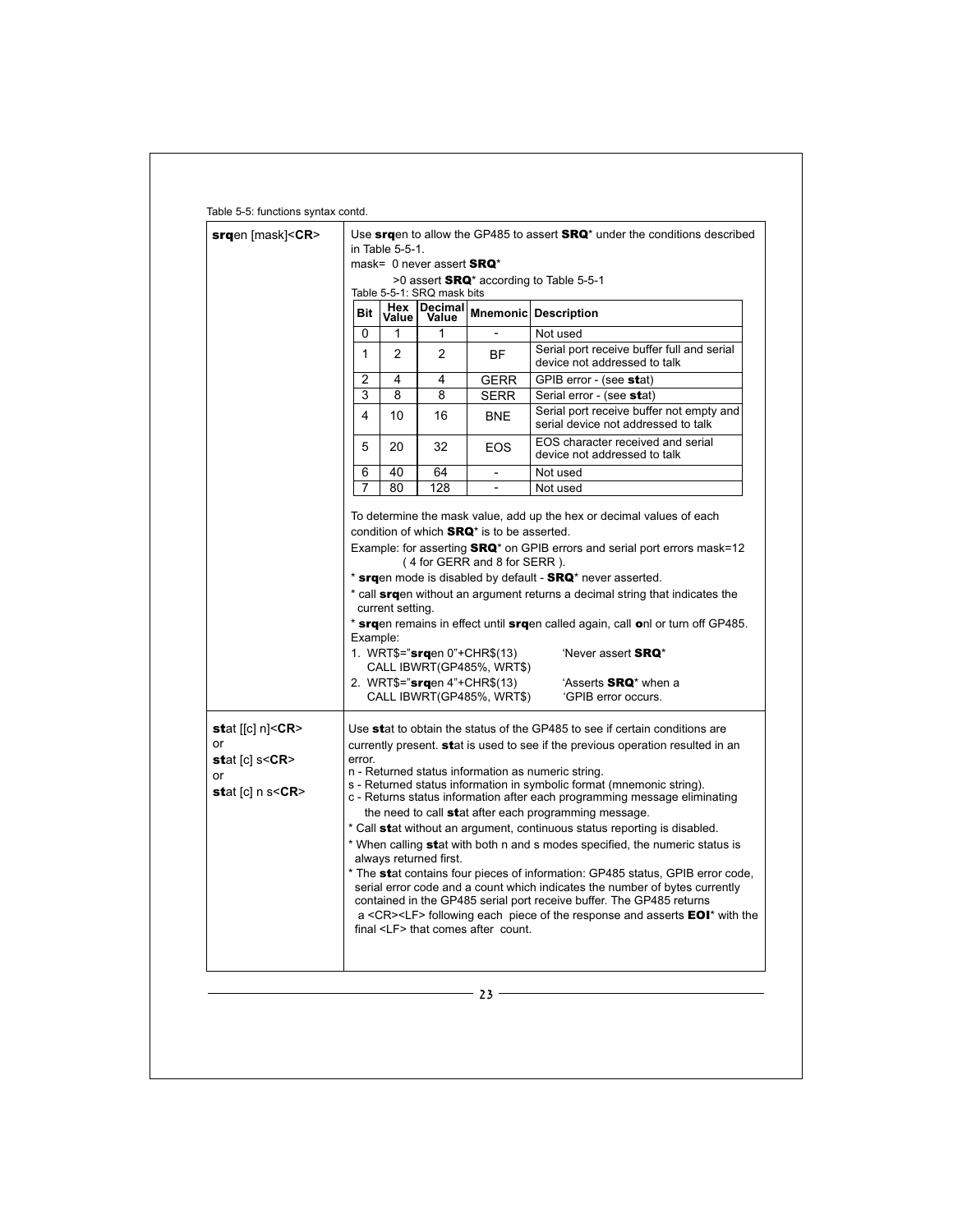Table 5-5: functions syntax contd.

| error condition exists.      |                                         | Status represents a combination of GP485 conditions. Inside the GP485,<br>status is stored as a 16-bit integer. Each bit in the integer represents a single<br>condition. A bit value of 1 indicates the corresponding condition is in effect.<br>A bit value of 0 indicates the condition is not in effect. Because more than one<br>GP485 condition can exist at one time, more than one bit can be set in status.<br>The highest order bit of status, also called the sign bit, is set when the GP485<br>detects either a GPIB error or a serial port error, when status is negative, an |                |  |
|------------------------------|-----------------------------------------|---------------------------------------------------------------------------------------------------------------------------------------------------------------------------------------------------------------------------------------------------------------------------------------------------------------------------------------------------------------------------------------------------------------------------------------------------------------------------------------------------------------------------------------------------------------------------------------------|----------------|--|
|                              |                                         | Table 5-5-2 lists the values and descriptions of GPIB status conditions that<br>might be returned by the stat function.                                                                                                                                                                                                                                                                                                                                                                                                                                                                     |                |  |
|                              |                                         | Table 5-5-2: GP485 conditions returned by stat                                                                                                                                                                                                                                                                                                                                                                                                                                                                                                                                              |                |  |
| Value (n)                    | Numeric Symbolic<br>Value (n) Value (s) | <b>Description</b>                                                                                                                                                                                                                                                                                                                                                                                                                                                                                                                                                                          | Bit            |  |
| $-32768$                     | ERR                                     | Error detected                                                                                                                                                                                                                                                                                                                                                                                                                                                                                                                                                                              | 15             |  |
| 16384                        | $\overline{\phantom{a}}$                | Reserved                                                                                                                                                                                                                                                                                                                                                                                                                                                                                                                                                                                    | 14             |  |
| 8192                         | $\overline{\phantom{a}}$                | Reserved                                                                                                                                                                                                                                                                                                                                                                                                                                                                                                                                                                                    | 13             |  |
| 4096                         | L,                                      | Reserved                                                                                                                                                                                                                                                                                                                                                                                                                                                                                                                                                                                    | 12             |  |
| 2048                         | $\overline{\phantom{0}}$                | Reserved                                                                                                                                                                                                                                                                                                                                                                                                                                                                                                                                                                                    | 11             |  |
| 1024                         | ٠                                       | Reserved                                                                                                                                                                                                                                                                                                                                                                                                                                                                                                                                                                                    | 10             |  |
| 512                          |                                         | Reserved                                                                                                                                                                                                                                                                                                                                                                                                                                                                                                                                                                                    | 9              |  |
| 256                          | CMPL                                    | Operation completed                                                                                                                                                                                                                                                                                                                                                                                                                                                                                                                                                                         | 8              |  |
| 128                          | $\overline{\phantom{a}}$                | Reserved                                                                                                                                                                                                                                                                                                                                                                                                                                                                                                                                                                                    | 7              |  |
| 64                           | $\overline{\phantom{a}}$                | Reserved                                                                                                                                                                                                                                                                                                                                                                                                                                                                                                                                                                                    | 6              |  |
| 32                           | ٠                                       | Reserved                                                                                                                                                                                                                                                                                                                                                                                                                                                                                                                                                                                    | 5              |  |
| 16                           | $\blacksquare$                          | Reserved                                                                                                                                                                                                                                                                                                                                                                                                                                                                                                                                                                                    | 4              |  |
| 8                            | $\overline{\phantom{0}}$                | Reserved                                                                                                                                                                                                                                                                                                                                                                                                                                                                                                                                                                                    | 3              |  |
| 4                            |                                         | Reserved                                                                                                                                                                                                                                                                                                                                                                                                                                                                                                                                                                                    | $\overline{2}$ |  |
| $\overline{c}$               | $\overline{\phantom{a}}$                | Reserved                                                                                                                                                                                                                                                                                                                                                                                                                                                                                                                                                                                    | 1              |  |
| 1                            | ٠                                       | Reserved                                                                                                                                                                                                                                                                                                                                                                                                                                                                                                                                                                                    | 0              |  |
| returned by stat.<br>Numeric | Symbolic<br>Value (s)                   | Table 5-5-3 lists the values and descriptions of GPIB error conditions that<br>might be returned by stat. Table 5-5-4 lists the serial port errors that might be<br>Table 5-5-3: GPIB error conditions returned by stat<br><b>Description</b>                                                                                                                                                                                                                                                                                                                                               |                |  |
| Value (n)                    |                                         |                                                                                                                                                                                                                                                                                                                                                                                                                                                                                                                                                                                             |                |  |
| 0                            | <b>NGER</b>                             | No GPIB error condition to report                                                                                                                                                                                                                                                                                                                                                                                                                                                                                                                                                           |                |  |
| 1                            |                                         | Reserved                                                                                                                                                                                                                                                                                                                                                                                                                                                                                                                                                                                    |                |  |
| $\overline{2}$               | $\blacksquare$                          | Reserved                                                                                                                                                                                                                                                                                                                                                                                                                                                                                                                                                                                    |                |  |
| 3                            |                                         | Reserved                                                                                                                                                                                                                                                                                                                                                                                                                                                                                                                                                                                    |                |  |
| 4                            | <b>EARG</b>                             | Invalid argument or arguments                                                                                                                                                                                                                                                                                                                                                                                                                                                                                                                                                               |                |  |
| 5                            | $\overline{\phantom{0}}$                | Reserved                                                                                                                                                                                                                                                                                                                                                                                                                                                                                                                                                                                    |                |  |
| 6<br>$7 - 10$                | $\overline{\phantom{a}}$                | Reserved                                                                                                                                                                                                                                                                                                                                                                                                                                                                                                                                                                                    |                |  |
| 11                           |                                         | Reserved                                                                                                                                                                                                                                                                                                                                                                                                                                                                                                                                                                                    |                |  |
| 12 - 16                      | <b>ECAP</b>                             | No capability for operation<br>Reserved                                                                                                                                                                                                                                                                                                                                                                                                                                                                                                                                                     |                |  |
| 17                           | <b>ECMD</b>                             | Unrecognized command                                                                                                                                                                                                                                                                                                                                                                                                                                                                                                                                                                        |                |  |
|                              |                                         |                                                                                                                                                                                                                                                                                                                                                                                                                                                                                                                                                                                             |                |  |

 $-$  24  $-$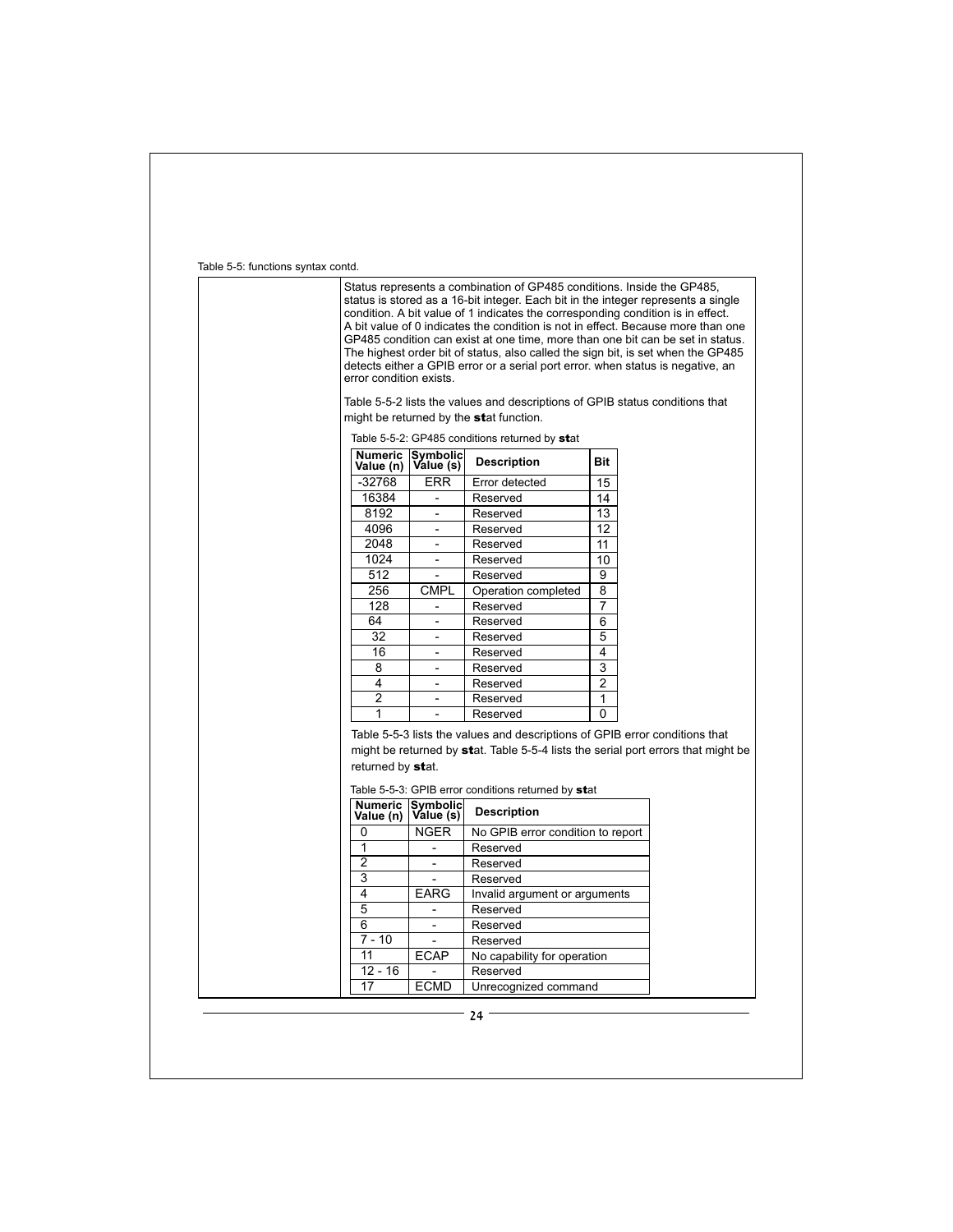| Table 5-5-4:<br>Serial port error                                                                                                                                                                                                                                                                                                                                                                                                                                                                        | Value (n) | Numeric Symbolic<br>Value (s) | <b>Description</b>                       |
|----------------------------------------------------------------------------------------------------------------------------------------------------------------------------------------------------------------------------------------------------------------------------------------------------------------------------------------------------------------------------------------------------------------------------------------------------------------------------------------------------------|-----------|-------------------------------|------------------------------------------|
| conditions                                                                                                                                                                                                                                                                                                                                                                                                                                                                                               | 0         | <b>NSER</b>                   | No serial port error condition to report |
| returned by stat                                                                                                                                                                                                                                                                                                                                                                                                                                                                                         | 1         | <b>EPAR</b>                   | Serial port parity error                 |
|                                                                                                                                                                                                                                                                                                                                                                                                                                                                                                          | 2         | <b>EORN</b>                   | Serial port overrun error                |
|                                                                                                                                                                                                                                                                                                                                                                                                                                                                                                          | 3         | <b>EOFL</b>                   | Serial port receive buffer overflow      |
|                                                                                                                                                                                                                                                                                                                                                                                                                                                                                                          | 4         | <b>EFRM</b>                   | Serial port framing error                |
| 20<br>'in numeric format.<br>30 WRT\$="stat c n"+CHR\$ (13)<br>CALL IBWRT (GP485%,WRT\$)<br>40<br>'If we have 3 bytes in the serial port<br>50<br>'buffer, a typical response would be:<br>60<br>70 '256 <cr><lf>0<cr><lf>0<cr><lf>3<cr><lf><br/>80 'Read the GP485 status; read 30<br/>90 bytes or until EOI is received.<br/>100 RD\$=SPACE\$(30)<br/>110 CALL IBRD(GP485%,RD\$)<br/>120 'Print the status information.<br/>130 Print "GP485 status is: ";RD\$</lf></cr></lf></cr></lf></cr></lf></cr> |           |                               |                                          |

#### Table 5-5: functions syntax contd.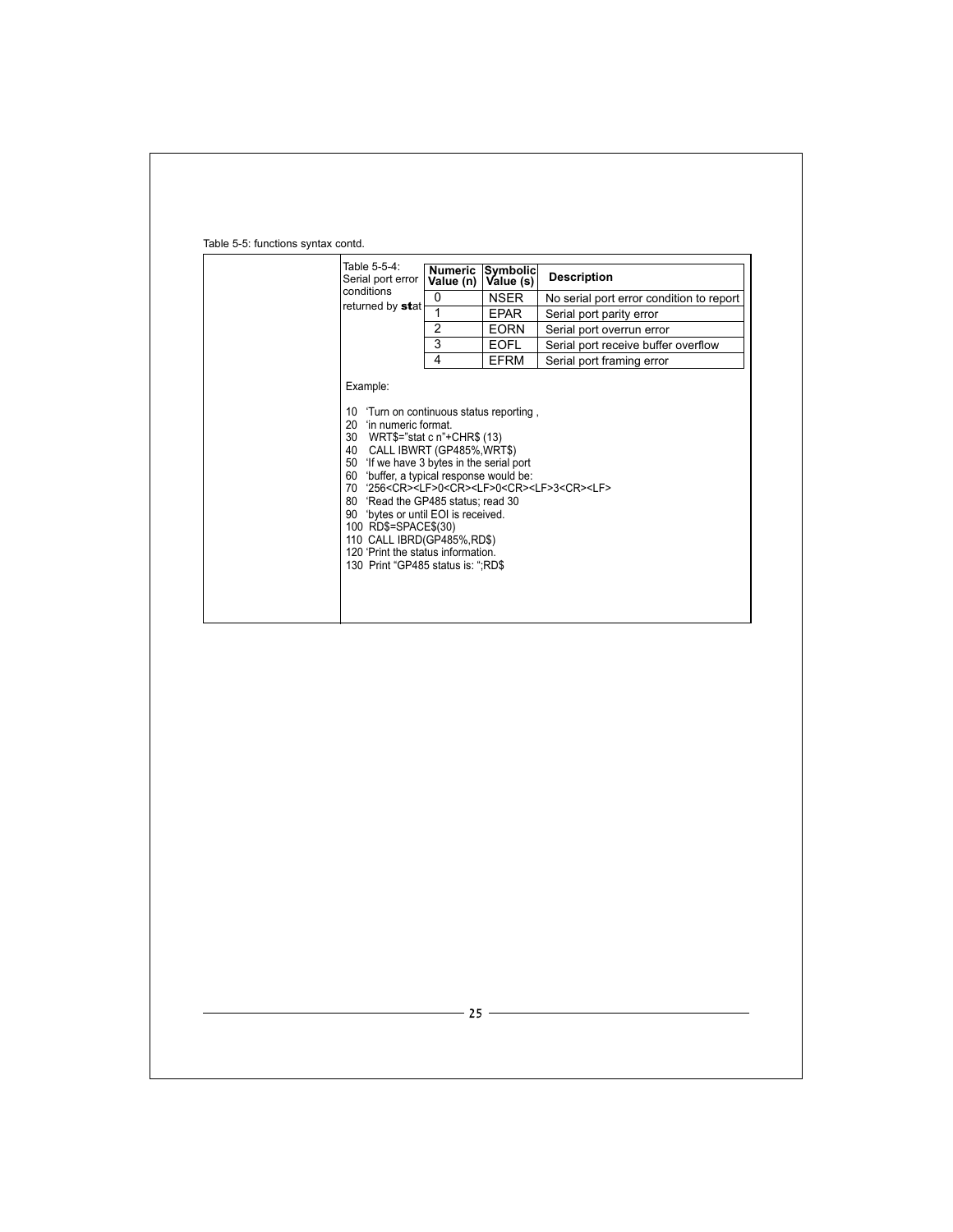# **CHAPTER 6 MAINTENANCE**

## **6.1 INTRODUCTION**

This chapter contains maintenance information for the GP485 model.

## **6.2 UNITS UNDER WARRANTY**

Units requiring repair during the warranty period should be returned to a Nemic-Lambda authorized service facility. Refer to the address listing on the back cover of this user's manual. Unauthorized repairs performed by other than authorized service facilities may void the warranty.

## **6.3 PERIODIC MAINTENANCE**

No routine maintenance of the GP485 is required except for periodic cleaning. To clean, disconnect the unit from the AC supply and allow 30sec for discharging internal voltage. The front panel and the metal surfaces should be cleaned using a dry cloth. Use low pressure compressed air to blow dust from the unit.

## **6.4 ADJUSTMENT AND CALIBRATION**

No internal adjustment or calibration are required. Units that are returned for service will be calibrated at the service facility. There is NO REASON to open the GP485 cover.

## **6.5 PART REPLACEMENT AND REPAIRS**

As repairs are made only by the manufacturer of authorized service facilities, no part replacement information will be discussed here. In case of failure, unusual or erratic operation of the unit, contact a Nemic-Lambda sales or service facility nearest you. Please refer to the Nemic-Lambda sales offices listed on the back cover of this user's manual.

## **6.6 FUSE RATINGS**

Littelfuse Inc. type 215 series: rated 250V 2A.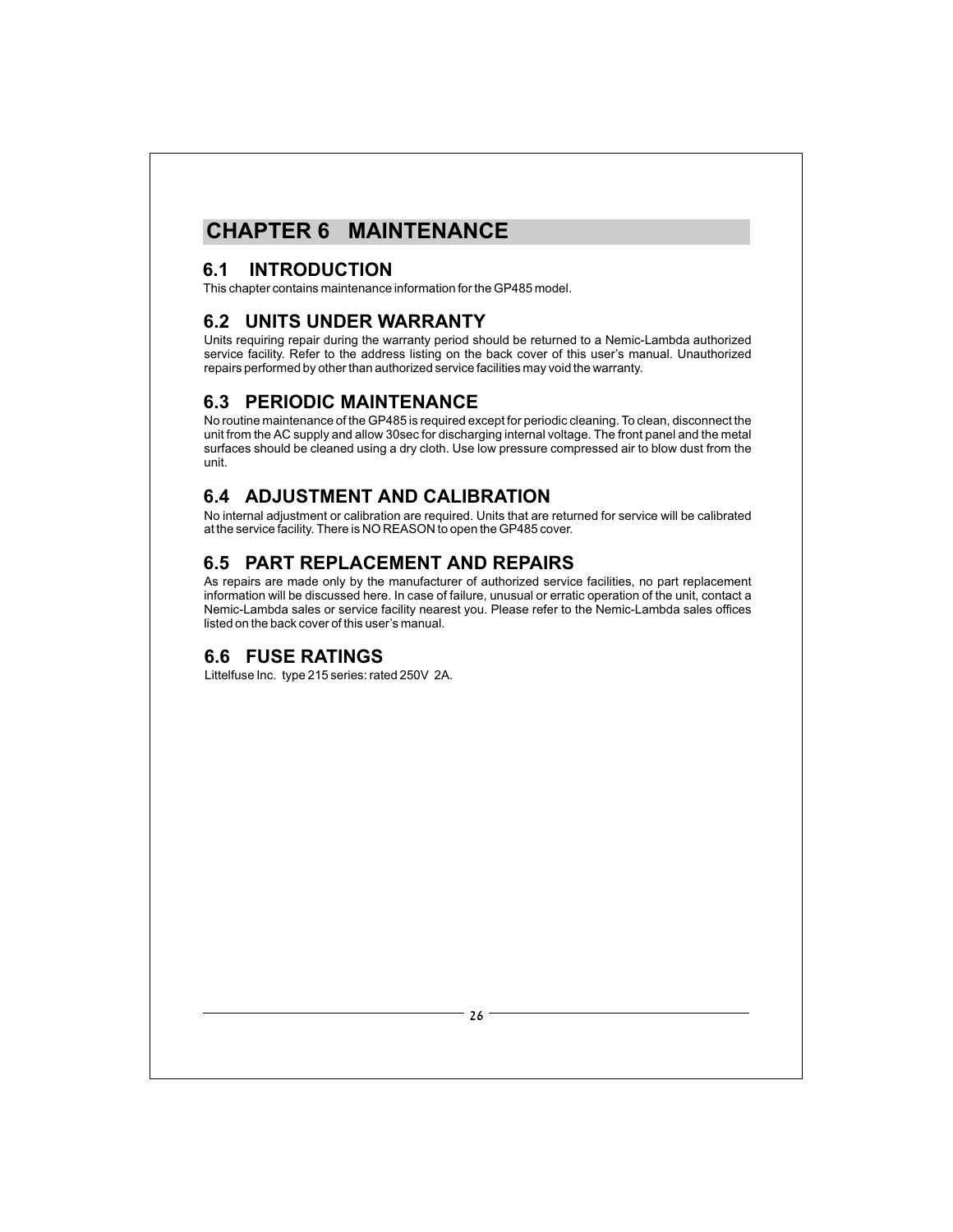# **GP485 USER'S MANUAL INDEX**

| A<br>ac cables<br>ac cord<br>accessories<br>addressing                            | 4,6<br>$\overline{7}$<br>4<br>15,16 | R<br>rack mounting<br>RS485 cable<br>rear panel                                 | 6<br>7,8,9<br>$12 \overline{ }$              |
|-----------------------------------------------------------------------------------|-------------------------------------|---------------------------------------------------------------------------------|----------------------------------------------|
| C<br>cooling<br>configuration<br>connections in a system<br>connecting the cables | $\,6$<br>9<br>8<br>7                | S<br>serial link cable<br>safety simbols<br>stat<br>serial poll<br>srq<br>spign | 4,9<br>3<br>17,23,24,25<br>17<br>18,23<br>22 |
| D<br>default settings                                                             | 20                                  | spset<br>srqen                                                                  | 22<br>23                                     |
| Е<br>eos<br>echo                                                                  | 17,21<br>21                         | т<br>top panel<br>talker<br>turn on                                             | 13<br>16<br>14                               |
| F<br>fuse<br>front panel<br>functions                                             | 2,26<br>11<br>20,21                 |                                                                                 |                                              |
| G<br>grounding<br>GPIB cable                                                      | $\boldsymbol{2}$<br>7,9             |                                                                                 |                                              |
| I<br>indicators                                                                   | 11                                  |                                                                                 |                                              |
| listener                                                                          | 16                                  |                                                                                 |                                              |
| O<br>outline drawing<br>onl                                                       | 10<br>22                            |                                                                                 |                                              |
| P                                                                                 |                                     |                                                                                 |                                              |
| programming considerations<br>power on<br>programming message<br>parallel poll    | 14<br>14<br>15<br>19                |                                                                                 |                                              |